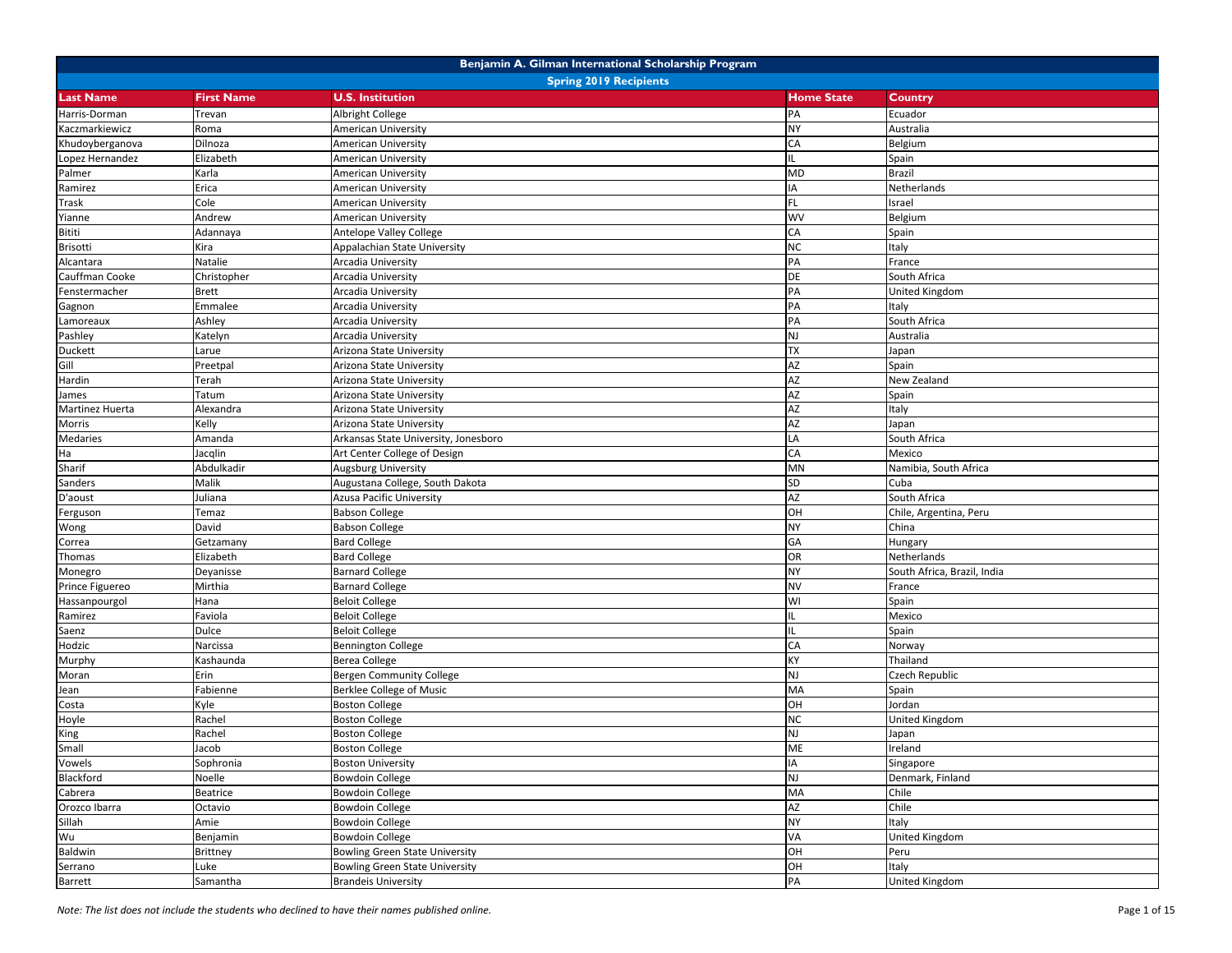|                     |                               | Benjamin A. Gilman International Scholarship Program  |                   |                                  |  |  |
|---------------------|-------------------------------|-------------------------------------------------------|-------------------|----------------------------------|--|--|
|                     | <b>Spring 2019 Recipients</b> |                                                       |                   |                                  |  |  |
| <b>Last Name</b>    | <b>First Name</b>             | <b>U.S. Institution</b>                               | <b>Home State</b> | Country                          |  |  |
| Bickerstaff-Richard | Lillian                       | <b>Brandeis University</b>                            | ME                | Morocco                          |  |  |
| Chen                | Danbing                       | <b>Brandeis University</b>                            | NY                | Germany                          |  |  |
| Harrison            | Tamar                         | <b>Brandeis University</b>                            | GA                | Thailand                         |  |  |
| Huang               | Carmen                        | <b>Brandeis University</b>                            | MA                | Singapore                        |  |  |
| Ibrahim             | Hawa                          | <b>Brandeis University</b>                            | MA                | South Korea                      |  |  |
| Jason               | Jamie                         | <b>Brandeis University</b>                            | <b>NC</b>         | Spain                            |  |  |
| Pevide              | Elaina                        | <b>Brandeis University</b>                            | <b>MA</b>         | Czech Republic                   |  |  |
| Williams            | Jehman                        | <b>Brandeis University</b>                            | CA                | Dominican Republic               |  |  |
| Yun                 | Jennie                        | <b>Brandeis University</b>                            | <b>NY</b>         | South Africa                     |  |  |
| Carter              | Alexus                        | <b>Bridgewater College</b>                            | <b>VA</b>         | Thailand                         |  |  |
| Palomares           | Kiara                         | <b>Bridgewater State University</b>                   | MA                | Greece                           |  |  |
| Alvarado Medina     | Andrea Paulina                | <b>Brown University</b>                               | RI                | Netherlands                      |  |  |
| Hawkins             | Akire                         | <b>Brown University</b>                               | IL.               | <b>United Kingdom</b>            |  |  |
| Wingard             | Yvonne                        | Brown University                                      | GA                | South Africa, Argentina, Vietnam |  |  |
| Breisch             | Myles                         | <b>Bucknell University</b>                            | PA                | Australia                        |  |  |
| Ocampo              | Melissa                       | <b>Bucknell University</b>                            | NJ                | Australia                        |  |  |
| Schwalm             | Lindsey                       | <b>Bucknell University</b>                            | PA                | <b>United Kingdom</b>            |  |  |
| Breuninger          | Christian                     | Cabrillo College                                      | CA                | Costa Rica                       |  |  |
| Rivera              | Miguel                        | Cabrillo College                                      | CA                | Costa Rica                       |  |  |
| Selness             | Summer                        | Cabrillo College                                      | CA                | Costa Rica                       |  |  |
| Karwal              | Joseph                        | California Institute of the Arts                      | CA                | France                           |  |  |
| Lira                | Manuel                        | California Lutheran University                        | CA                | Hong Kong                        |  |  |
| Phun                | Binh                          | California Polytechnic State University, Pomona       | CA                | Costa Rica                       |  |  |
| Cordova             | Jafet                         | California State University, Chico                    | CA                | Spain                            |  |  |
| Arroyo              | Itzeli                        | California State University, Long Beach               | CA                | United Kingdom                   |  |  |
| Kim                 | Ave Maria                     | California State University, Long Beach               | CA                | Kazakhstan                       |  |  |
| Lenguyen            | Amberley                      | California State University, Long Beach               | CA                | Japan                            |  |  |
| Santamaria          | Graciela                      | California State University, Long Beach               | CA                | Germany                          |  |  |
| Alfaro              | Janet                         | California State University, San Marcos               | CA                | France                           |  |  |
| Alvarado            | Maria                         | California State University, Stanislaus               | CA                | United Kingdom                   |  |  |
| Hill                | Olivia                        | California State University, Stanislaus               | CA                | Israel                           |  |  |
| Wall                | Rachel                        | Carroll College of Montana                            | MT                | Morocco                          |  |  |
| Cunningham          | Ryen                          | Carthage College                                      | IL.               | Chile                            |  |  |
| Park                | Marie                         | Castleton State University                            | <b>VT</b>         | Croatia                          |  |  |
| Nguyen              | Ammy                          | Chapman University                                    | CA                | Spain                            |  |  |
| Pantoja             | Karmen                        | Chapman University                                    | <b>NY</b>         | Italy                            |  |  |
| Di Carlo            | Carolina                      | City University of New York, Baruch College           | <b>NY</b>         | Peru                             |  |  |
| Hassan              | Sumaiya                       | City University of New York, Baruch College           | <b>NY</b>         | Spain                            |  |  |
| Kuang               | Hanjie                        | City University of New York, Baruch College           | <b>NY</b>         | Japan                            |  |  |
| Lei                 | Wendy                         | City University of New York, Baruch College           | <b>NY</b>         | Hong Kong                        |  |  |
| Rodriguez           | Scarlett                      | City University of New York, Baruch College           | <b>NY</b>         | China                            |  |  |
| Tall                | Houreidja                     | City University of New York, Brooklyn College         | <b>NY</b>         | Senegal                          |  |  |
| Ali                 | Seher                         | City University of New York, City College             | NY                | Jordan                           |  |  |
| Pryce               | Oneika                        | City University of New York, City College             | <b>NY</b>         | Senegal                          |  |  |
| Uppal               | Muhammad                      | City University of New York, College of Staten Island | <b>NY</b>         | Costa Rica                       |  |  |
| Burton              | Carly                         | City University of New York, Hunter College           | NY                | Mexico                           |  |  |
| Hilaire             | Sonchelove                    | City University of New York, Hunter College           | NY                | Ghana                            |  |  |
| Melendez            | Eunice                        | City University of New York, Hunter College           | <b>NY</b>         | Costa Rica                       |  |  |
| Xing                | Xin Xin                       | City University of New York, Hunter College           | NY                | China                            |  |  |
| Akhtar              | Shanaj                        | City University of New York, John Jay College         | NY                | Italy                            |  |  |
| Bikram              | Brian                         | City University of New York, John Jay College         | NJ                | Australia                        |  |  |
| Aracena             | Natalie                       | City University of New York, Lehman College           | <b>NY</b>         | <b>Brazil</b>                    |  |  |
| Awuettey            | Stephanie                     | City University of New York, Lehman College           | NY                | Singapore                        |  |  |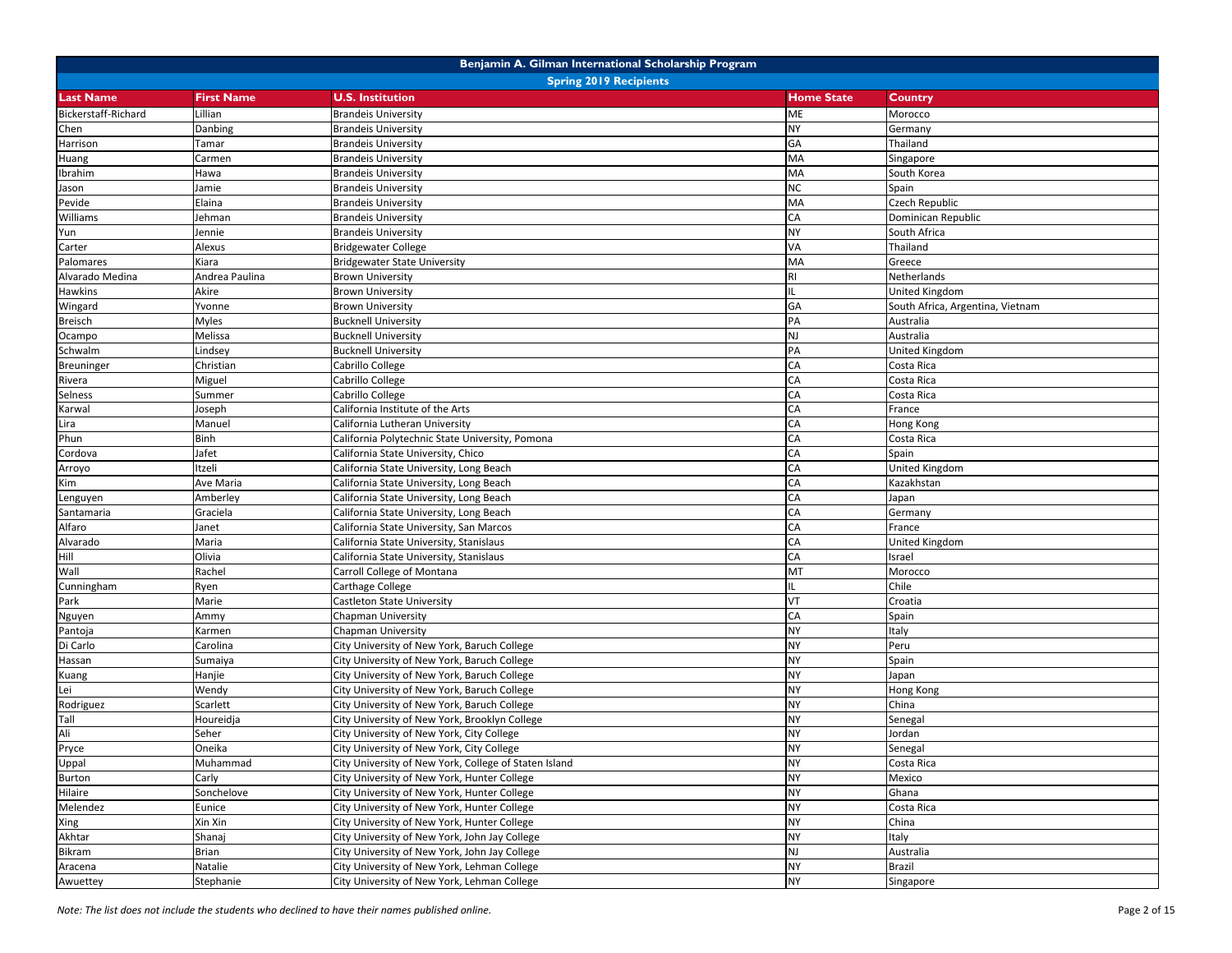|                     |                               | Benjamin A. Gilman International Scholarship Program |                   |                                   |  |  |  |
|---------------------|-------------------------------|------------------------------------------------------|-------------------|-----------------------------------|--|--|--|
|                     | <b>Spring 2019 Recipients</b> |                                                      |                   |                                   |  |  |  |
| <b>Last Name</b>    | <b>First Name</b>             | <b>U.S. Institution</b>                              | <b>Home State</b> | Country                           |  |  |  |
| Bagigah             | Nanahawa                      | City University of New York, Lehman College          | <b>NY</b>         | Italy                             |  |  |  |
| Burkhardt           | Beth                          | City University of New York, Lehman College          | <b>NY</b>         | South Korea                       |  |  |  |
| Flores              | Nicole                        | City University of New York, Lehman College          | <b>NY</b>         | Singapore                         |  |  |  |
| Owusu-Sekyere       | Helina                        | City University of New York, Lehman College          | <b>NY</b>         | India                             |  |  |  |
| Pelegrin            | Aileen                        | City University of New York, Lehman College          | <b>NY</b>         | France                            |  |  |  |
| Cain                | Robert                        | Claremont McKenna College                            | AR                | Greece                            |  |  |  |
| Tattersfield        | Andria                        | Claremont McKenna College                            | OR                | Tanzania                          |  |  |  |
| Azar                | Alexander                     | Clark University                                     | <b>RI</b>         | Belgium                           |  |  |  |
| Lloyd               | Rachel                        | <b>Clark University</b>                              | MA                | United Kingdom                    |  |  |  |
| Marston             | Alexis                        | <b>Clark University</b>                              | <b>CT</b>         | Germany                           |  |  |  |
| Ricker              | Phoebe                        | Clark University                                     | <b>NH</b>         | Vietnam                           |  |  |  |
| Alvarez             | Kaylee                        | <b>Clemson University</b>                            | SC                | Netherlands                       |  |  |  |
| Lytle               | Christian                     | <b>Clemson University</b>                            | SC                | Spain                             |  |  |  |
| Satzger             | Chloe                         | <b>Clemson University</b>                            | SC                | Spain                             |  |  |  |
| Valdizon            | Selena                        | <b>Clemson University</b>                            | SC                | Argentina                         |  |  |  |
| Mitchell            | Mikeleya                      | <b>Cleveland State University</b>                    | OH                | Ghana                             |  |  |  |
| Nicholas            | Luke                          | <b>Cleveland State University</b>                    | OH                | China                             |  |  |  |
| Sanchez             | Carolina                      | Coe College                                          | IL.               | Thailand                          |  |  |  |
| Nguyen              | Cindy                         | Colby College                                        | <b>WA</b>         | Vietnam                           |  |  |  |
| Doty                | Shamarcus                     | Colgate University                                   | <b>MS</b>         | Jamaica                           |  |  |  |
| Navarro             | Jeustin                       | Colgate University                                   | NJ                | Jamaica                           |  |  |  |
| Newlon              | Alexandra                     | Colgate University                                   | MA                | Hungary                           |  |  |  |
| Marsaa              | Kaitlin                       | College of St. Scholastica                           | MN                | Ecuador                           |  |  |  |
| Urrutia             | Madison                       | College of St. Scholastica                           | MN                | New Zealand                       |  |  |  |
| Morgan              | Kamal                         | College of Wooster, The                              | <b>MD</b>         | South Africa                      |  |  |  |
| Mei                 | Jia                           | Colorado College, The                                | <b>TN</b>         | China                             |  |  |  |
| Balderrama Caraveo  | Ricardo                       | Colorado State University, Fort Collins              | CO                | Thailand                          |  |  |  |
| Dickey              | Jacob                         | Colorado State University, Fort Collins              | CO                | Mexico                            |  |  |  |
| Hahn                | Nicholas                      | Colorado State University, Fort Collins              | CO                | United Kingdom                    |  |  |  |
| Potocek             | Skyler                        | Colorado State University, Fort Collins              | PA                | Costa Rica                        |  |  |  |
| Taylor              | Cameron                       | Colorado State University, Fort Collins              | CO                | Germany                           |  |  |  |
| Aboodi              | Or                            | Columbia University                                  | NJ                | Spain                             |  |  |  |
| Liu                 | Mary                          | Columbia University                                  | CA                | United Kingdom                    |  |  |  |
| Mohamud             | Mumina                        | Concordia College, St. Paul                          | MN                | <b>United Kingdom</b>             |  |  |  |
| Xiong               | Christina                     | Concordia College, St. Paul                          | MN                | China                             |  |  |  |
| Gomez-Pereira       | Jonathan                      | <b>Connecticut College</b>                           | MA                | Argentina                         |  |  |  |
| Laprise             | Anna                          | Connecticut College                                  | ME                | Germany, Belgium, Romania, France |  |  |  |
| Taylor              | Griffin                       | <b>Connecticut College</b>                           | UT                | Morocco                           |  |  |  |
| Zhang               | Elisa                         | Cornell University                                   | <b>NY</b>         | South Korea, Hong Kong, Japan     |  |  |  |
| <b>Brooks Davis</b> | Sharnette                     | <b>Cosumnes River College</b>                        | CA                | Italy                             |  |  |  |
| Flores              | Ashly                         | <b>Cypress College</b>                               | CA                | <b>United Kingdom</b>             |  |  |  |
| Rodriguez           | Gissela                       | Daemen College                                       | <b>NY</b>         | Thailand                          |  |  |  |
| Bruursema           | Jaley                         | <b>Denison University</b>                            | HO                | Argentina                         |  |  |  |
| Goodrum-Davis       | Autumn                        | Denison University                                   | IL                | <b>Brazil</b>                     |  |  |  |
| Gutierrez           | Kimberly                      | Denison University                                   | OH                | Spain                             |  |  |  |
| Jimenez             | Lizamarie                     | DePauw University                                    | IL.               | Costa Rica                        |  |  |  |
| Papadopoulos        | Winston                       | DePauw University                                    | IN                | France                            |  |  |  |
|                     |                               |                                                      | IL.               |                                   |  |  |  |
| Slane               | Cecilia                       | DePauw University                                    | <b>MO</b>         | Denmark<br>South Africa           |  |  |  |
| Sullivan            | Kayla<br>Elizabeth            | DePauw University                                    | MA                |                                   |  |  |  |
| Dada                |                               | Dickinson College                                    |                   | Denmark                           |  |  |  |
| Fordyce             | Lauren                        | Dickinson College                                    | NJ                | Costa Rica                        |  |  |  |
| Chue                | Sabrina                       | <b>Drexel University</b>                             | PA                | South Korea                       |  |  |  |
| Eelman              | Neil                          | <b>Drexel University</b>                             | NJ                | Netherlands                       |  |  |  |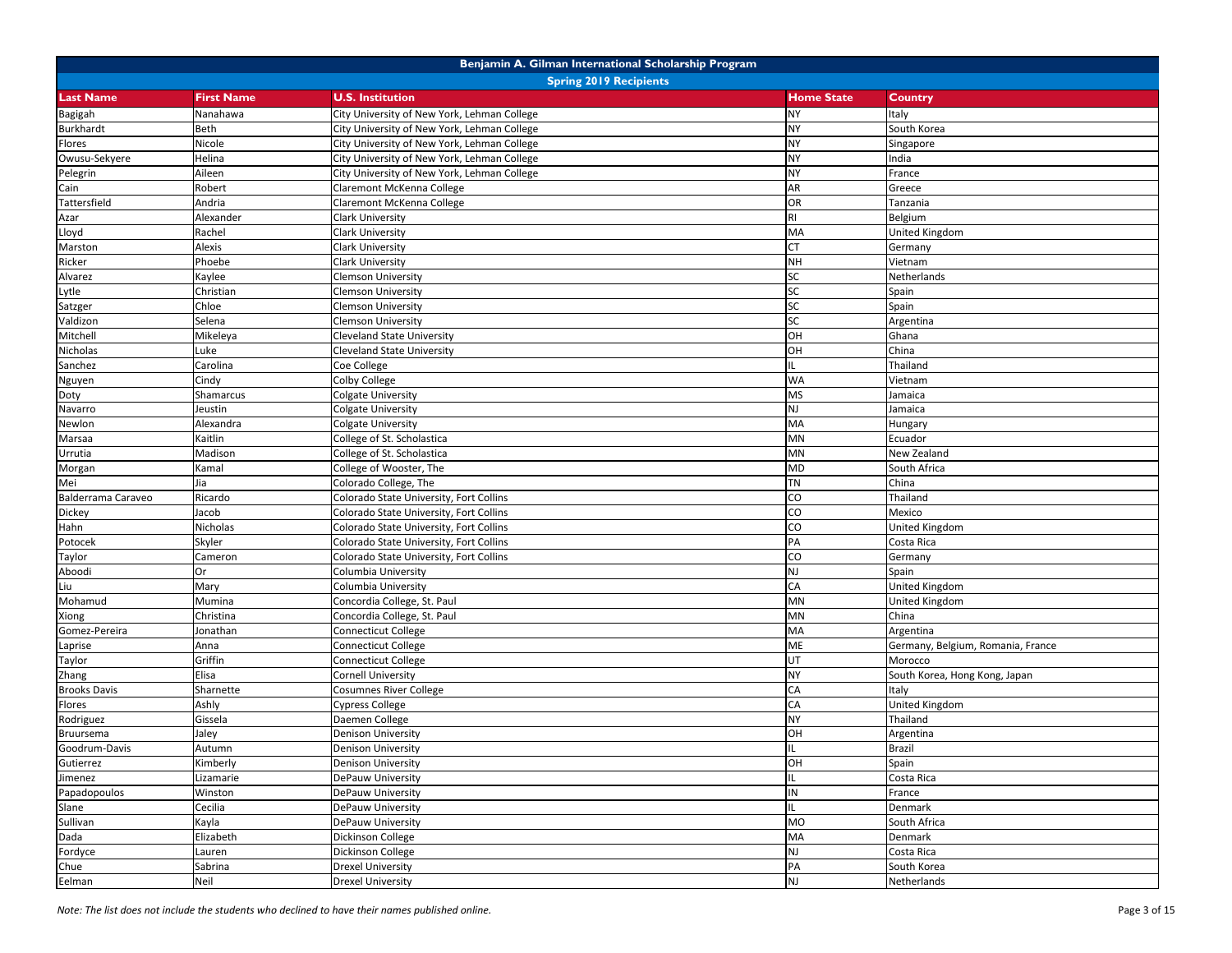|                               |                   | Benjamin A. Gilman International Scholarship Program |                   |                                      |  |
|-------------------------------|-------------------|------------------------------------------------------|-------------------|--------------------------------------|--|
| <b>Spring 2019 Recipients</b> |                   |                                                      |                   |                                      |  |
| <b>Last Name</b>              | <b>First Name</b> | <b>U.S. Institution</b>                              | <b>Home State</b> | <b>Country</b>                       |  |
| Labarge                       | <b>Brianna</b>    | <b>Drexel University</b>                             | PA                | Costa Rica                           |  |
| Lu                            | Zhenni            | <b>Drexel University</b>                             | PA                | <b>Equatorial Guinea</b>             |  |
| Vereen Jr                     | Bernard           | <b>East Carolina University</b>                      | <b>NC</b>         | Netherlands                          |  |
| Davis                         | Maxwell           | Eastern Michigan University                          | MI                | Spain                                |  |
| Rivers                        | <b>Britney</b>    | Eastern Michigan University                          | MI                | South Korea                          |  |
| Hinton-Louis                  | Dkota             | Elizabeth City State University                      | <b>NV</b>         | South Africa                         |  |
| Dammeyer                      | Delaney           | Elizabethtown College                                | DE                | Iceland                              |  |
| Grey                          | Andrea            | Elizabethtown College                                | PA                | Greece                               |  |
| Stevens                       | Cierra            | Elizabethtown College                                | PA                | New Zealand                          |  |
| Cuen                          | Kinsley           | <b>Elon University</b>                               | GA                | Serbia, Bosnia & Herzegovina, Kosovo |  |
| Jutras                        | Ashley            | <b>Elon University</b>                               | VA                | Jordan                               |  |
| Posey                         | Chandler          | <b>Elon University</b>                               | <b>NC</b>         | Singapore                            |  |
| York                          | Sarah             | <b>Elon University</b>                               | <b>NC</b>         | Netherlands                          |  |
| Newman                        | Breanna           | Embry Riddle Aeronautical University, Arizona        | MT                | New Zealand                          |  |
| Greene                        | Bethany           | <b>Emory University</b>                              | SC                | Italy                                |  |
| Kim                           | Judy              | <b>Emory University</b>                              | MD                | Jordan                               |  |
| Sarieh                        | Yazmina           | <b>Emory University</b>                              | <b>TN</b>         | Morocco                              |  |
| Mobley                        | Laura             | Evergreen State College, The                         | WA                | Italy                                |  |
| Rodriguez-Quarello            | Marivel           | Evergreen State College, The                         | <b>WA</b>         | Mexico                               |  |
| Kent                          | Taylor            | Fashion Institute of Technology                      | <b>NY</b>         | China                                |  |
| Russell                       | Accacia           | Florida Atlantic University                          | FL                | South Korea                          |  |
| Guo                           | Ben               | Fordham University                                   | NY                | <b>United Kingdom</b>                |  |
| Taylor                        | Kelly             | Framingham State University                          | MA                | Rwanda                               |  |
| Lindback                      | Emily             | Franklin and Marshall College                        | MI                | <b>Bhutan</b>                        |  |
| Miao                          | Kathleen          | Franklin and Marshall College                        | PA                | Bolivia, Morocco, Vietnam            |  |
| Santos-Soto                   | Jocelyne          | Franklin and Marshall College                        | CA                | Spain                                |  |
| Zhao                          | Harmony           | Franklin and Marshall College                        | <b>NY</b>         | China                                |  |
| Sovereign                     | Anna              | George Fox University                                | OR                | Jordan                               |  |
| Samara                        | Ferris            | George Mason University                              | VA                | Jordan                               |  |
| Azmi                          | Maram             | George Washington University, The                    | LA                | Morocco                              |  |
| Gonzalez                      | Laura             | George Washington University, The                    | DС                | Spain                                |  |
| Janjua                        | Maryam            | George Washington University, The                    | VA                | Australia                            |  |
| Long                          | Mackenzie         | George Washington University, The                    | <b>MD</b>         | Ireland                              |  |
| Soriano-Diaz                  | rma               | George Washington University, The                    | GA                | Argentina                            |  |
| Adarkwah                      | Gladys            | Georgetown University                                | NJ                | Singapore                            |  |
| Aluoch                        | Vera              | Georgetown University                                | <b>TN</b>         | Morocco                              |  |
| Avila                         | Guadalupe         | Georgetown University                                | CA                | Spain                                |  |
| Cortes                        | Amanda            | Georgetown University                                | NY                | Spain                                |  |
| Gertin                        | Forrest           | Georgetown University                                | <b>NY</b>         | France                               |  |
| Hwang                         | Sowon             | Georgetown University                                | CA                | Denmark                              |  |
| Perez Briones                 | Dulce             | Georgetown University                                | CA                | South Korea                          |  |
| Rodriguez                     | Arthur            | Georgetown University                                | CA                | Spain                                |  |
| Pacateque                     | Lesley            | Georgia Gwinnett College                             | GA                | South Korea                          |  |
|                               | Ana               | Georgia Institute of Technology                      | FL.               | Spain                                |  |
| Gurdian                       |                   | Georgia Institute of Technology                      | <b>NC</b>         | Spain                                |  |
| Teachey<br>Fakhoury           | Anthony<br>man    | Georgia State University                             | GA                | Thailand                             |  |
|                               | Abdelhamid        | Georgia State University                             | GA                | Netherlands                          |  |
| Selmi                         |                   |                                                      | GA                |                                      |  |
| Williams                      | Faizon            | Georgia State University                             |                   | Hong Kong                            |  |
| Kaewwilai<br><b>Bills</b>     | Alyssa            | Gettysburg College                                   | IL.<br><b>TM</b>  | Samoa                                |  |
|                               | Tieryn            | Gonzaga University                                   |                   | Spain                                |  |
| Taylor                        | Yinesha           | Goucher College                                      | MD                | <b>Mauritius</b>                     |  |
| Dills                         | Myesha            | <b>Grand Valley State University</b>                 | IL.               | Japan                                |  |
| Hill                          | Maximilian        | <b>Grinnell College</b>                              | IA                | Brazil, Spain, South Africa          |  |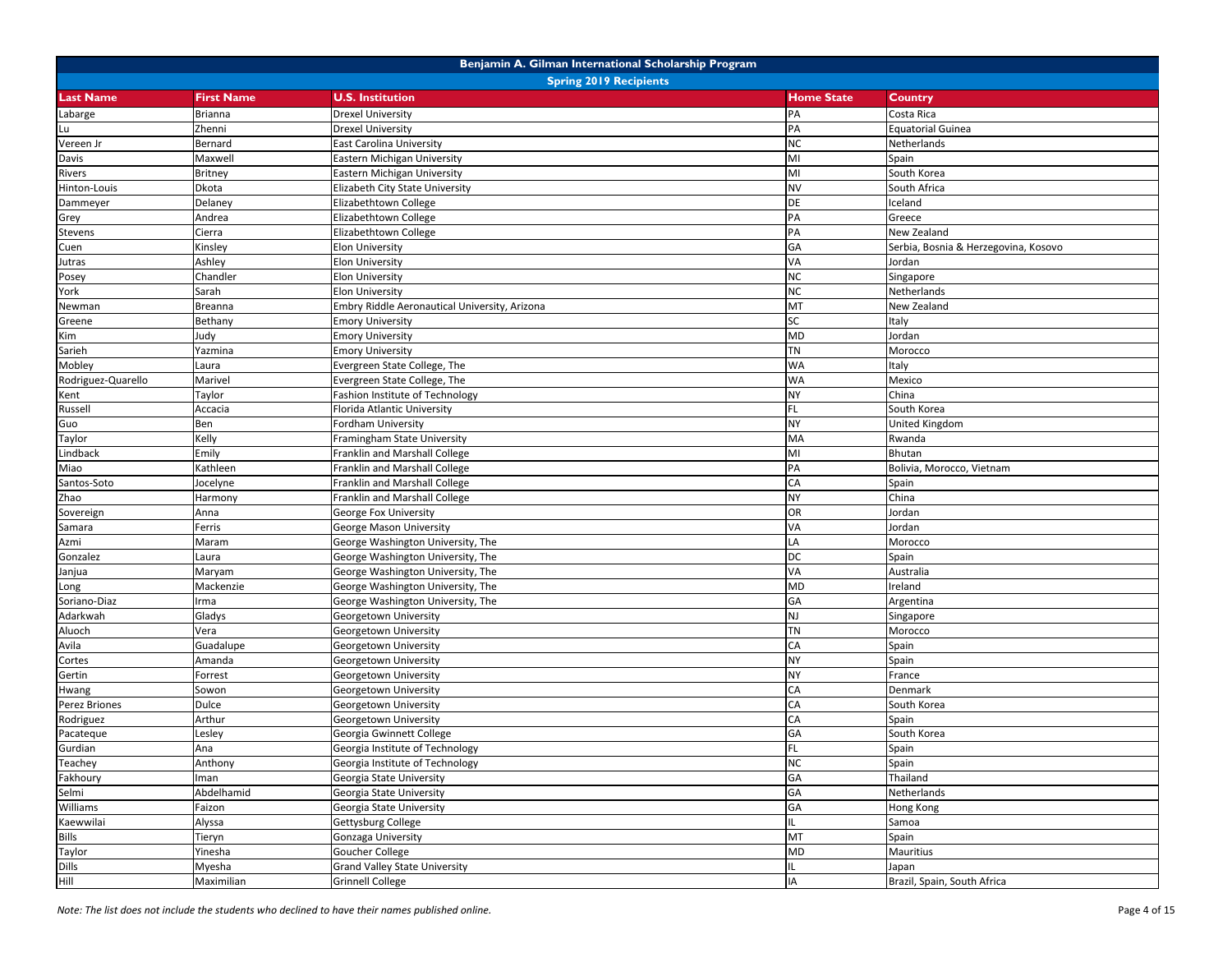|                  |                   | Benjamin A. Gilman International Scholarship Program |                   |                       |
|------------------|-------------------|------------------------------------------------------|-------------------|-----------------------|
|                  |                   | <b>Spring 2019 Recipients</b>                        |                   |                       |
| <b>Last Name</b> | <b>First Name</b> | <b>U.S. Institution</b>                              | <b>Home State</b> | Country               |
| Ochoa            | Stefanie          | <b>Grinnell College</b>                              | IA                | China                 |
| Escorcia         | Diana             | Hamilton College of New York                         | FL                | South Africa          |
| Gagnidze         | David             | Hamilton College of New York                         | NY                | Czech Republic        |
| Guerrero         | Cesar             | Hamilton College of New York                         | PR                | Germany               |
| Linden           | Gabriel           | Hamilton College of New York                         | <b>NY</b>         | Denmark               |
| Schutzman        | Deirdre           | Hamilton College of New York                         | NY                | Vietnam               |
| Tasnim           | Ramisa            | Hamilton College of New York                         | <b>NY</b>         | United Kingdom        |
| Shah             | Holly             | Hampshire College                                    | MA                | Zambia                |
| Birrer           | Kimberly          | Hanover College                                      | КY                | Costa Rica            |
| Kaufman          | Hailey            | <b>Hanover College</b>                               | IN                | Chile                 |
| Lorenzo          | Adilene           | Haverford College in Pennsylvania                    | PA                | Spain                 |
| Urquiza          | Rosa              | Haverford College in Pennsylvania                    | CA                | Spain                 |
| Parrish          | Joseph            | Hawaii Pacific University                            | RI                | Israel                |
| Cottrell         | Alexander         | Hobart and William Smith Colleges                    | ME                | Hungary               |
| Davila           | Chantel           | <b>Hollins University</b>                            | IL.               | Italy                 |
| Joe              | Cherish           | Hope College                                         | MI                | Spain                 |
| Patrick          | <b>Brizhay</b>    | <b>Howard University</b>                             | DC                | South Africa          |
| Williams         | Gerry             | <b>Howard University</b>                             | CA                | Jordan                |
| Wynn             | Keja              | <b>Howard University</b>                             | AL                | Morocco               |
| Mulberry         | Zachariah         | daho State University                                | ID                | United Kingdom        |
| Johnson          | Ashley            | Illinois State University                            | IL                | Japan                 |
| Cortez           | Elizabeth         | Illinois Wesleyan University                         | IL.               | Spain                 |
| Dakic            | Milovan           | Indiana State University                             | IN                | Tajikistan            |
| Pancoast         | Jedediah          | Indiana University of Pennsylvania                   | PA                | Japan                 |
| Alway            | Serena            | Indiana University, Bloomington                      | IN                | South Korea           |
| <b>Boice</b>     | Justuss           | Indiana University, Bloomington                      | IN                | South Africa          |
| King             | Khaila            | Indiana University, Bloomington                      | IN                | France                |
| Oleson           | Laura             | Indiana University, Bloomington                      | IN                | Italy                 |
| Power            | William           | Indiana University, Bloomington                      | IN                | Italy                 |
| Shoemaker        | Olivia            | Indiana University, Bloomington                      | IN                | Germany               |
| Brandenburg      | Noelle            | lowa State University                                | IL                | New Zealand           |
| <b>Burgess</b>   | Kelsey            | Iowa State University                                | IA                | Taiwan                |
| Wiese            | Megan             | Iowa State University                                | IA                | New Zealand           |
| Gabriel          | Angel             | Johns Hopkins University                             | GA                | Uganda                |
| Jin              | Bonnie            | Johns Hopkins University                             | MA                | Japan                 |
| Mccooty          | Kiana             | Johns Hopkins University                             | FL.               | Uganda                |
| Biyeu            | Benjamin          | Johnson County Community College                     | <b>MO</b>         | Spain                 |
| Letourneau       | Stephanie         | Juniata College                                      | MD                | Ecuador               |
| Lotito           | Justin Rafael     | Juniata College                                      | PA                | Mexico                |
| Martin           | <b>Bailey</b>     | Kansas State University                              | KS                | Czech Republic        |
| Savanur          | Pranav            | Kansas State University                              | KS                | <b>United Kingdom</b> |
| Jones            | Christopher       | Kennesaw State University                            | GA                | <b>Brazil</b>         |
| Smith            | Cynthia           | Kennesaw State University                            | GA                | Ghana                 |
| Smarr            | Caya              | Kent State University, Stark                         | OH                | Italy                 |
| Paige            | Shannon           | Kenyon College                                       | OH                | Jordan                |
| Cheng            | Sokhunthia        | Knox College                                         | IL.               | Thailand              |
| Parada           | Andres            | Lafayette College                                    | FL.               | Portugal              |
| Kondenar         | Bernard           | Lake Forest College                                  | IL.               | Thailand              |
| Caguana-Salazar  | Julaisei          | Lehigh University                                    | NJ                | <b>United Kingdom</b> |
| Huynh            | Stephanie         | Lehigh University                                    | NJ                | Thailand              |
| Suddath          | Caroline          | Lehigh University                                    | FL.               | Ireland               |
| Wu               | Andy              | Lehigh University                                    | PA                | Hong Kong             |
| Esqueda          | Karina            | Lewis & Clark College                                | CA                | Ireland               |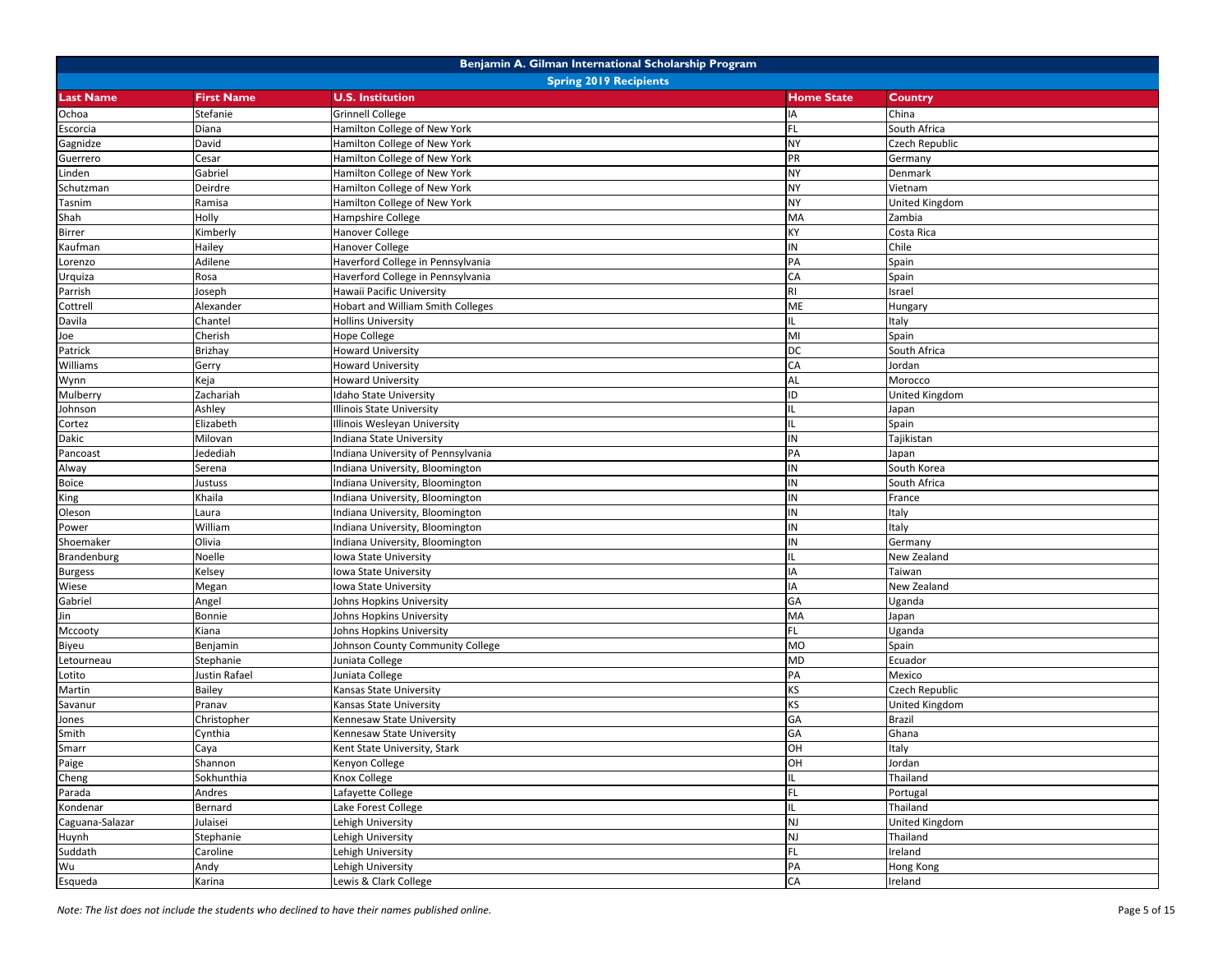|                         |                               | Benjamin A. Gilman International Scholarship Program                   |                        |                             |  |  |
|-------------------------|-------------------------------|------------------------------------------------------------------------|------------------------|-----------------------------|--|--|
|                         | <b>Spring 2019 Recipients</b> |                                                                        |                        |                             |  |  |
| <b>Last Name</b>        | <b>First Name</b>             | <b>U.S. Institution</b>                                                | <b>Home State</b>      | Country                     |  |  |
| Mohammed                | Restum                        | Lewis & Clark College                                                  | OR                     | Australia                   |  |  |
| Olsen                   | Alexia                        | Lewis & Clark College                                                  | OR                     | Chile                       |  |  |
| <b>Falcon Ontiveros</b> | Fatima                        | Linfield College                                                       | <b>OR</b>              | France                      |  |  |
| <b>Spears</b>           | Courtney                      | Loyola Marymount University                                            | CA                     | Germany                     |  |  |
| Aviles                  | Sarah                         | Loyola University Maryland                                             | <b>MD</b>              | United Kingdom              |  |  |
| Casey                   | Evelis                        | oyola University Maryland                                              | <b>NY</b>              | France                      |  |  |
| Limongello              | Michele-Rose                  | oyola University Maryland                                              | <b>NJ</b>              | United Kingdom              |  |  |
| Maalouf                 | Chiara                        | Loyola University Maryland                                             | NJ                     | <b>United Arab Emirates</b> |  |  |
| Singley                 | Katie                         | oyola University Maryland                                              | PA                     | Denmark                     |  |  |
| Alderete                | Monica                        | Loyola University of New Orleans                                       | LA                     | <b>Brazil</b>               |  |  |
| Anderson                | Ananda                        | Loyola University, Chicago                                             | IL.                    | Italy                       |  |  |
| Lin                     | Lauren                        | Loyola University, Chicago                                             | IL.                    | China                       |  |  |
| Migacz                  | Nicholas                      | oyola University, Chicago                                              | IL.                    | Vietnam                     |  |  |
| Bierwirth               | Ashley                        | uther College.                                                         | <b>NE</b>              | Norway                      |  |  |
| Mondragon-Morales       | Liliana                       | Luther College                                                         | CA                     | Spain                       |  |  |
| Campbell                | Kaitlyn                       | Macalester College                                                     | MN                     | Denmark, Poland, Germany    |  |  |
| Eng                     | Jennifer                      | Macalester College                                                     | CA                     | Singapore                   |  |  |
| Margalit                | Roni                          | <b>Macalester College</b>                                              | CA                     | <b>Bolivia</b>              |  |  |
| Morales                 | Susanna                       | Macalester College                                                     | <b>MN</b>              | <b>Bolivia</b>              |  |  |
| Rodriguez               | Denise                        | Macalester College                                                     | IL.                    | Singapore                   |  |  |
| Sh-Mursal               | Ikran                         | Macalester College                                                     | MN                     | Jordan                      |  |  |
| Stuedell                | Amber                         | Macalester College                                                     | WI                     | Denmark, Italy              |  |  |
| Mayo                    | Kenadi                        | Madison Area Technical College                                         | WI                     | Spain                       |  |  |
| Doyle                   | Nicole                        | Marist College                                                         | NY                     | Dominican Republic          |  |  |
| Meehan                  | Otis                          | Massachusetts College of Art and Design                                | MA                     | Netherlands                 |  |  |
| Seri                    | Sina                          | Massachusetts College of Art and Design                                | <b>RI</b>              | <b>United Kingdom</b>       |  |  |
| Cochran                 | Elizabeth                     | McKendree University                                                   | IL.                    | Morocco                     |  |  |
| Gonzalez                | Isabel                        | <b>Messiah College</b>                                                 | PA                     | Uganda                      |  |  |
| Griffith                | Ashley                        | Messiah College                                                        | PA                     | Germany                     |  |  |
| Bretz                   | Monica                        | Metropolitan State University of Denver                                | CO                     | Uruguay                     |  |  |
| Heftel                  | Rebecca                       | Miami University of Ohio                                               | HO                     | Italy                       |  |  |
| Vesco                   | Jessica                       | Miami University of Ohio                                               | OH                     | Peru                        |  |  |
| <b>Bradley</b>          | Haley                         | Middle Tennessee State University                                      | <b>TN</b>              | Japan                       |  |  |
| Liang                   | Katherine                     | MiraCosta College                                                      | CA                     | Spain                       |  |  |
| Curtis                  | Lexa                          | Missouri Southern State University                                     | <b>MO</b>              | Chile                       |  |  |
| Gardner                 | Nicole                        | Missouri State University                                              | <b>MO</b>              | Italy                       |  |  |
| Miles                   | Erin                          | Morgan State University                                                | <b>MD</b>              | <b>Brazil</b>               |  |  |
| Rhode                   | Maya                          | Mount Holyoke College                                                  | AZ                     | France                      |  |  |
| Mena                    | Nicolas                       | Mount San Antonio College, Walnut                                      | CA                     | Spain                       |  |  |
| Ruiz                    | Samantha                      | Mount San Antonio College, Walnut                                      | CA                     | Spain                       |  |  |
| Greene                  | Michael                       | Murray State University                                                | KY                     | Chile                       |  |  |
| Blazhievskiy            | Vladislav                     | Nebraska Wesleyan University                                           | <b>NE</b>              | Germany                     |  |  |
| Kwan                    | Rain                          | New College of Florida                                                 | FL.<br>FL.             | Japan                       |  |  |
| Sander                  | Lillian                       | New College of Florida                                                 |                        | Canada                      |  |  |
| Tapia                   | Jason                         | New Jersey City University<br>New Mexico State University, Main Campus | NJ<br>XL               | South Korea                 |  |  |
| Clarke                  | Jessica                       |                                                                        | CO                     | Italy                       |  |  |
| Martinez                | Lindsay                       | New Mexico State University, Main Campus                               |                        | Switzerland                 |  |  |
| Powers                  | Patrick                       | New Mexico State University, Main Campus                               | <b>NM</b><br>PA        | Australia                   |  |  |
| Acar                    | Mehmet                        | New York University                                                    | CA                     | <b>United Arab Emirates</b> |  |  |
| Acenas                  | Isabela                       | New York University                                                    |                        | Australia                   |  |  |
| Bakhsh                  | Ariana                        | New York University                                                    | <b>NY</b>              | Spain                       |  |  |
| Domond                  | Jodanna                       | New York University                                                    | <b>CT</b><br><b>NY</b> | Ghana                       |  |  |
| Elsharief               | Tibian                        | New York University                                                    |                        | Ghana                       |  |  |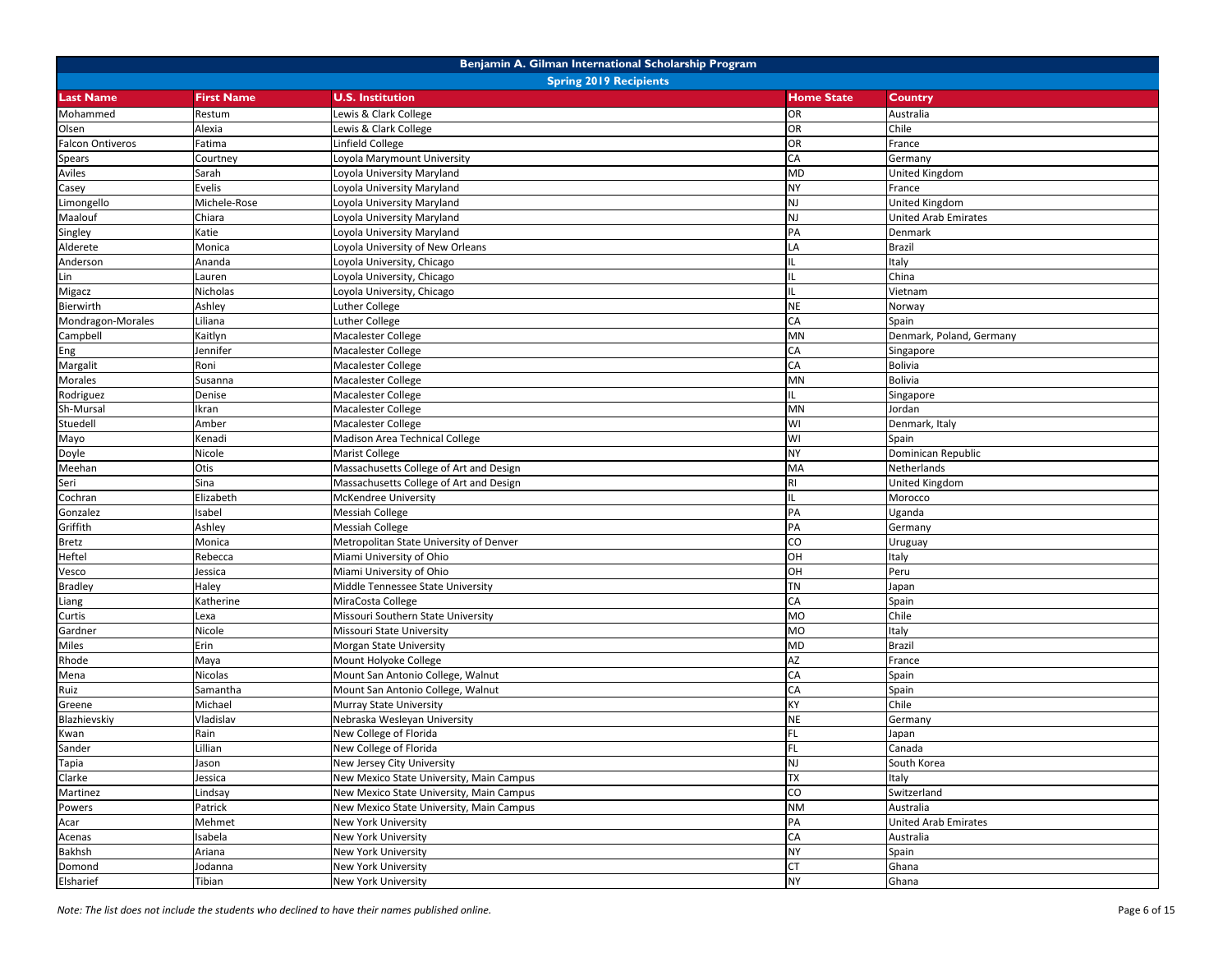|                  | Benjamin A. Gilman International Scholarship Program |                                    |                   |                                  |  |
|------------------|------------------------------------------------------|------------------------------------|-------------------|----------------------------------|--|
|                  |                                                      | <b>Spring 2019 Recipients</b>      |                   |                                  |  |
| <b>Last Name</b> | <b>First Name</b>                                    | <b>U.S. Institution</b>            | <b>Home State</b> | Country                          |  |
| Florencio        | Ethel                                                | New York University                | NJ                | Israel                           |  |
| Kazim            | Ayesha                                               | New York University                | <b>NY</b>         | Czech Republic                   |  |
| Kessie           | Nana-Saa                                             | New York University                | <b>NY</b>         | <b>United Kingdom</b>            |  |
| Lee              | Devin                                                | New York University                | CO                | Argentina                        |  |
| Matthews         | Anisa                                                | New York University                | VA                | Cuba                             |  |
| Mayes            | Kennedi                                              | New York University                | <b>TX</b>         | France                           |  |
| Newbold          | Rebecca                                              | New York University                | FL.               | Ghana                            |  |
| Pineda-Salgado   | Andrea                                               | New York University                | <b>NY</b>         | France                           |  |
| Pun              | Dimitri                                              | New York University                | FL.               | Australia                        |  |
| Hicks            | Zebria                                               | North Carolina State University    | <b>NC</b>         | Australia                        |  |
| Robles           | Carlos                                               | North Carolina State University    | NC                | South Africa                     |  |
| Smith            | Elina                                                | North Dakota State University      | <b>ND</b>         | South Korea                      |  |
| Barry            | Lindis                                               | Northeastern University            | AZ                | Australia                        |  |
| Human            | Kelia                                                | Northwestern University            | CA                | South Africa                     |  |
| Suenaga          | Tomomi                                               | Northwestern University            | IL.               | South Africa                     |  |
| Farrington       | Renyqua                                              | Nova Southeastern University       | FL.               | Spain                            |  |
| Hurlocker        | Mason                                                | Occidental College                 | <b>NM</b>         | Israel                           |  |
| Niyonsenga       | Claudine                                             | Oglethorpe University              | GA                | Brazil, Argentina, Chile         |  |
| Timoshenko       | Yana                                                 | <b>Oglethorpe University</b>       | <b>TN</b>         | Argentina                        |  |
| Torres-Lorenzo   | Taisse                                               | Ohio State University, Columbus    | FL.               | <b>Brazil</b>                    |  |
| Curran           | Georgia                                              | <b>Ohio University</b>             | OH                | Thailand                         |  |
| Hill             | Alisa                                                | Ohio University                    | OH                | France                           |  |
| Lower            | Tyler                                                | <b>Ohio University</b>             | OH                | Netherlands                      |  |
| Ranly            | Ben                                                  | Ohio University                    | OH                | Austria                          |  |
| <b>Brush</b>     | Joseph                                               | Ohio Wesleyan University           | IN                | Italy                            |  |
| Norman           | Paris                                                | Ohio Wesleyan University           | OH                | France                           |  |
| Poole            | Kira                                                 | Oklahoma City University           | OK                | Mexico                           |  |
| Irby             | saiah                                                | Oklahoma State University          | OK                | Spain                            |  |
| Osborne          | Scout                                                | Oregon State University            | <b>WA</b>         | Mexico                           |  |
| Freeman          | Ayana                                                | Pacific Lutheran University        | <b>WA</b>         | <b>Trinidad &amp; Tobago</b>     |  |
| Carswell         | Honesty                                              | <b>Pitzer College</b>              | GA                | South Africa, Botswana, Zimbabwe |  |
| Jacobson         | Erik                                                 | Pitzer College                     | <b>WA</b>         | Ecuador                          |  |
| Jonas            | Avery                                                | Pomona College                     | NY                | South Africa                     |  |
| Vera             | Sabrina                                              | Pomona College                     | IL.               | Germany                          |  |
| Dedmon           | Vanesia                                              | <b>Portland Community College</b>  | OR                | Tanzania, Rwanda, Uganda         |  |
| Htoo             | Paw Klu                                              | <b>Portland Community College</b>  | OR                | Thailand, Cambodia               |  |
| Nguyen           | Kari                                                 | <b>Portland Community College</b>  | OR                | India                            |  |
| Shwe             | Roselin                                              | Portland Community College         | OR                | Thailand, Cambodia               |  |
| Duran            | Jessica                                              | Portland State University          | OR                | Chile                            |  |
| Johnson          | Annie                                                | <b>Portland State University</b>   | OR                | Thailand, Cambodia, Vietnam      |  |
| Pat              | Loida                                                | <b>Portland State University</b>   | OR                | Cambodia, Thailand               |  |
| Gonzales         | Guadalupe                                            | Providence College                 | <b>NY</b>         | Sweden                           |  |
| Ndimbalan        | Haita                                                | Providence College                 | <b>RI</b>         | South Africa, Brazil, India      |  |
| Rogers           | Andre                                                | Providence College                 | <b>CT</b>         | Australia                        |  |
| Lee              | Sookyung                                             | <b>Purdue University</b>           | KY                | <b>United Kingdom</b>            |  |
| Sosa             | Brandon                                              | <b>Purdue University</b>           | FL.               | Australia                        |  |
| Walsh            | Stefanie                                             | <b>Purdue University</b>           | CA                | Netherlands                      |  |
| Abreu            | Joshua                                               | Rhode Island College               | RI                | Portugal                         |  |
| Uribe            | Natalie                                              | <b>Riverside Community College</b> | CA                | Spain                            |  |
| Pearson          | Vanessa                                              | Roanoke College                    | VA                | Australia                        |  |
| Asmonga          | Megan                                                | <b>Robert Morris University</b>    | MD                | South Africa                     |  |
| Mehta            | Isha                                                 | Rochester Institute of Technology  | MD                | Germany                          |  |
| Ware             | Hanif                                                | Rutgers University, New Brunswick  | NJ                | Australia                        |  |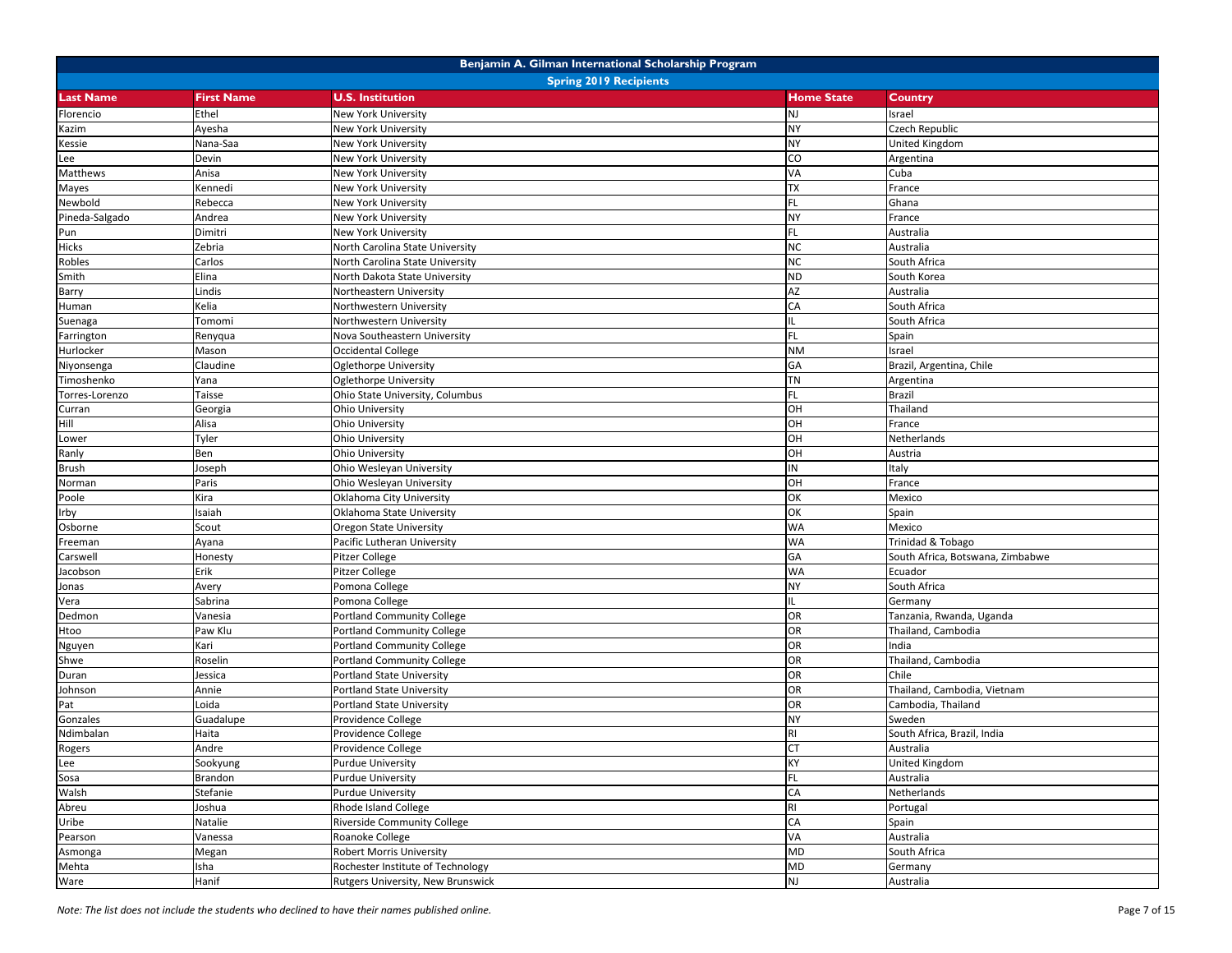|                  | Benjamin A. Gilman International Scholarship Program |                                            |                   |                       |  |  |
|------------------|------------------------------------------------------|--------------------------------------------|-------------------|-----------------------|--|--|
|                  | <b>Spring 2019 Recipients</b>                        |                                            |                   |                       |  |  |
| <b>Last Name</b> | <b>First Name</b>                                    | <b>U.S. Institution</b>                    | <b>Home State</b> | <b>Country</b>        |  |  |
| Mcgillivray      | Kathryn                                              | Saint Anselm College                       | MA                | Argentina             |  |  |
| Wieczorek        | Emily                                                | Saint Mary's College of Indiana            | IN                | Australia             |  |  |
| Aguilar          | Natalie                                              | Saint Mary's University of San Antonio     | <b>TX</b>         | Spain                 |  |  |
| Montes De Oca    | Aylin                                                | Saint Mary's University of San Antonio     | TX                | Spain                 |  |  |
| Turnbull         | Glory                                                | Saint Mary's University of San Antonio     | <b>TX</b>         | <b>United Kingdom</b> |  |  |
| Abraham          | Justina                                              | Saint Olaf College                         | MN                | Ghana                 |  |  |
| Chen             | Mei Yi                                               | Saint Olaf College                         | WI                | Peru                  |  |  |
| Conkey           | Elizabeth                                            | Saint Olaf College                         | IL.               | India                 |  |  |
| Knee             | Eva                                                  | Saint Olaf College                         | MT                | Israel, Jordan        |  |  |
| Quintanilla      | Yadi                                                 | Saint Olaf College                         | MN                | Israel, Jordan        |  |  |
| Roback           | lan                                                  | Saint Olaf College                         | WI                | Morocco               |  |  |
| Soto Reyes       | David                                                | Saint Olaf College                         | MN                | China                 |  |  |
| <b>Burgess</b>   | Larren                                               | Salisbury University                       | MD                | South Africa          |  |  |
| Robinson         | Maiya                                                | Salisbury University                       | MD                | South Africa          |  |  |
| Blanco           | Kasandra                                             | San Diego City College                     | CA                | Spain                 |  |  |
| Burnley          | Alyssa                                               | San Diego Mesa College                     | CA                | Costa Rica            |  |  |
| Mora             | Sara                                                 | San Diego State University                 | CA                | Singapore             |  |  |
| Ruiz             | Arianna                                              | San Diego State University                 | CA                | Georgia               |  |  |
| Bantum           | Jessica                                              | San Francisco State University             | CA                | Thailand              |  |  |
| Cruz             | Elba                                                 | San Francisco State University             | CA                | Australia             |  |  |
| Espinoza         | Luis                                                 | San Francisco State University             | CA                | Japan                 |  |  |
| Garcia           | Isaac                                                | San Francisco State University             | CA                | Netherlands           |  |  |
| Gonzalez         | Arielle                                              | San Francisco State University             | CA                | France                |  |  |
| Harriott         | Jessica                                              | San Francisco State University             | CA                | Thailand              |  |  |
| Marquez          | Domenico                                             | San Francisco State University             | CA                | Netherlands           |  |  |
| Robledo          | Ingrid                                               | San Francisco State University             | CA                | South Korea           |  |  |
| Smallson         | <b>Brooke</b>                                        | San Francisco State University             | CA                | South Korea           |  |  |
| Tran             | Trang                                                | San Francisco State University             | CA                | Thailand              |  |  |
| Wu               | Larry                                                | San Francisco State University             | CA                | Thailand              |  |  |
| Ye               | Shaoting                                             | San Francisco State University             | CA                | Hong Kong             |  |  |
| Yun              | Tyler                                                | San Francisco State University             | TN                | South Korea           |  |  |
| Ho               | Evelyn                                               | San Jose State University                  | CA                | South Korea           |  |  |
| Miranda          | Brenda                                               | San Jose State University                  | CA                | Thailand              |  |  |
| Acevedo          | Destiny                                              | Santa Barbara City College                 | <b>CT</b>         | Indonesia             |  |  |
| Rahn             | Jason                                                | Santa Barbara City College                 | CA                | Indonesia             |  |  |
| Sincavage        | Rachael                                              | Santa Barbara City College                 | CA                | Italy                 |  |  |
| Orozco Lopez     | Raul                                                 | Santa Monica College                       | CA                | South Africa          |  |  |
| Wolf             | Caleb                                                | Sarah Lawrence College                     | DE                | Cuba                  |  |  |
| Collins          | Aleigha                                              | Shepherd University                        | WV                | Spain                 |  |  |
| Moorehead        | Diamond                                              | Siena College                              | NΥ                | Namibia, South Africa |  |  |
| Kubasek          | Katelyn                                              | South Dakota State University              | SD                | Ireland               |  |  |
| Hohlt            | Marc                                                 | Southern Illinois University, Edwardsville | IL.               | Costa Rica            |  |  |
| Ishii-Adajar     | Hideo                                                | Southern Methodist University              | <b>TX</b>         | Thailand              |  |  |
| <b>Belfleur</b>  | Cynthia                                              | Spelman College                            | FL.               | Denmark               |  |  |
| Westbrook        | Sequoyah                                             | Spelman College                            | GA                | <b>United Kingdom</b> |  |  |
| Galicia          | Bailey                                               | St. Edward's University                    | LA                | Morocco               |  |  |
| Ho               | Tony                                                 | St. Edward's University                    | <b>XL</b>         | Spain                 |  |  |
| Chau             | Cathleen                                             | State University of New York, Buffalo      | NY                | Japan                 |  |  |
| ladanza          | Alexandria                                           | State University of New York, Buffalo      | <b>NY</b>         | Netherlands           |  |  |
| Cordero          | Kayla                                                | State University of New York, Cortland     | NY                | India                 |  |  |
| Lyons            | Sydney                                               | State University of New York, Fredonia     | <b>NY</b>         | Ecuador               |  |  |
| Catalano         | Angela                                               | State University of New York, Geneseo      | <b>NY</b>         | Costa Rica            |  |  |
| Aucancela        | Freddy                                               | State University of New York, New Paltz    | NΥ                | Japan                 |  |  |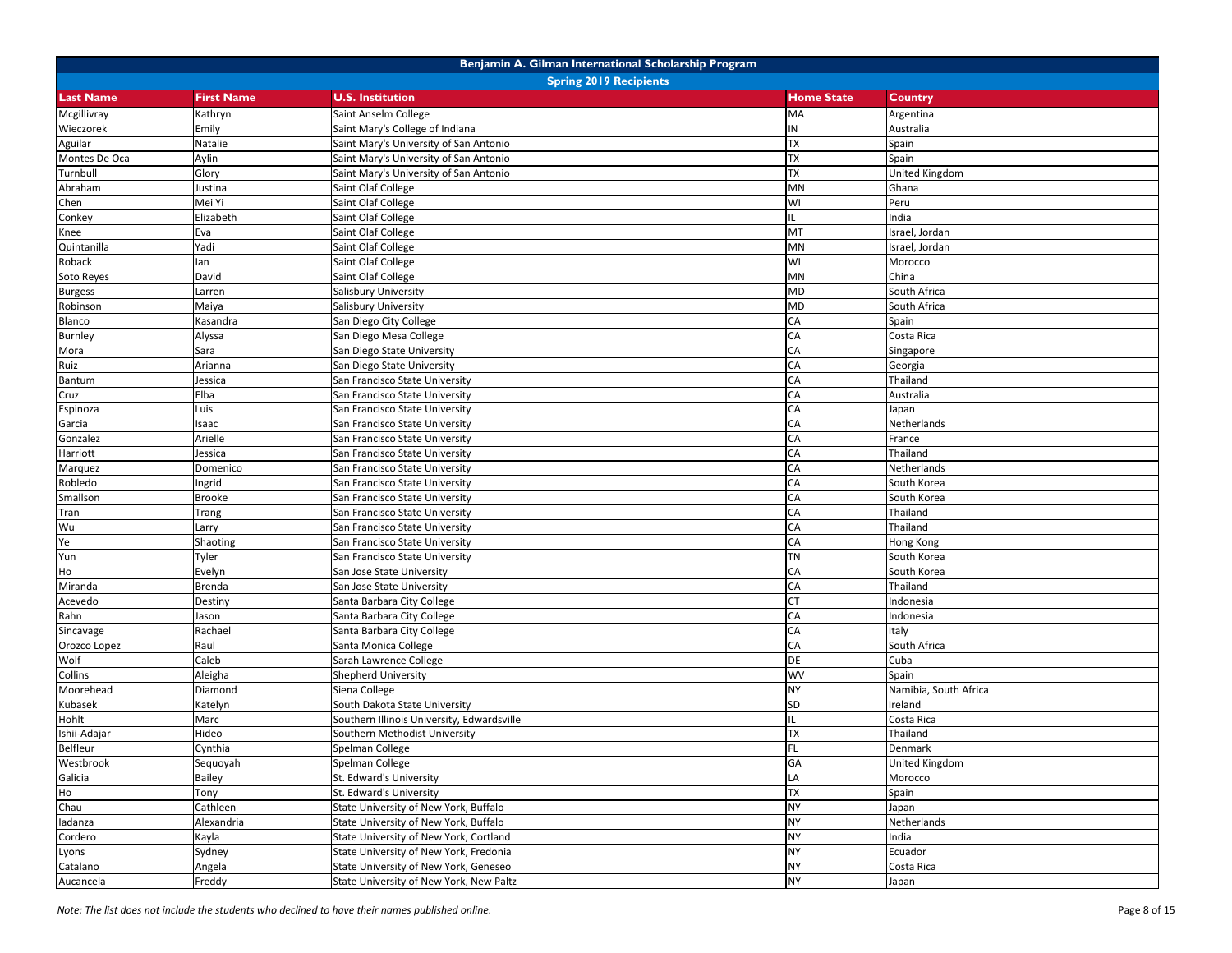| <b>Spring 2019 Recipients</b><br><b>U.S. Institution</b><br><b>Home State</b><br><b>Last Name</b><br><b>First Name</b><br>Country<br><b>NY</b><br>Coudriet<br>John<br>State University of New York, New Paltz<br>France<br><b>NY</b><br>Mcdonald<br>State University of New York, New Paltz<br>Spain<br>Lonniece<br><b>NY</b><br>Rosas Ledesma<br>Ana<br>State University of New York, New Paltz<br>Australia<br><b>NY</b><br>Moulton<br>Danielle<br>State University of New York, Purchase<br>Benin<br><b>NY</b><br>Spain<br>Dhodary<br>Jenishma<br>State University of New York, Stony Brook<br><b>NY</b><br>Katie<br>State University of New York, Stony Brook<br>South Korea<br>Jiang<br><b>NY</b><br>State University of New York, Stony Brook<br>Kachun<br>Hong Kong<br>Leung<br><b>NY</b><br>Geraldina<br>State University of New York, Stony Brook<br><b>United Kingdom</b><br>Lopez<br><b>NY</b><br>Rui Qi Angela<br>State University of New York, Stony Brook<br>Morocco<br>Zheng<br><b>NJ</b><br>Melissa<br>Stevens Institute of Technology<br>Hungary<br>Tirone<br>MA<br>Stephanie<br><b>Stonehill College</b><br>Australia<br>Bryson<br>MA<br>Jadaiya<br>Stonehill College<br>Chile, Nepal, Jordan<br>Stanley<br>NY<br>Neville<br>Hallie<br>SUNY, Tompkins Cortland Community College<br>Dominican Republic<br>PA<br>Gabriela<br>Susquehanna University<br>Draganova<br>Spain<br>CA<br>Italy<br>Lopez Garces<br>Lluvia<br><b>Syracuse University</b><br><b>NY</b><br>Natalia<br><b>Syracuse University</b><br>Spain<br>Rice<br><b>NY</b><br>Watson<br>Zachary<br><b>Syracuse University</b><br><b>United Kingdom</b><br>ME<br>Wilson<br>Ezekiel<br><b>Syracuse University</b><br>Australia<br>${\sf IN}$<br>Amber<br>United Kingdom<br>Taylor<br><b>Taylor University</b><br>PA<br>Bah<br><b>Temple University</b><br>Japan<br>Fatoumata<br>PA<br>Castillo<br>Carla<br><b>Temple University</b><br>United Kingdom<br><b>NC</b><br>Reagles<br>Elizabeth<br><b>Temple University</b><br>Japan<br>PA<br>Richards<br><b>Temple University</b><br>Spain<br>Kerri<br><b>TX</b><br>Texas A&M University, College Station<br>Martin<br>Vivian<br>Germany<br><b>TX</b><br>Odukwe<br>Mary Frances<br>Texas A&M University, College Station<br>Spain<br>CO<br>Kelly<br>The New School<br>Czech Republic<br>Nolan<br>NJ<br>Kevin<br>The New School<br>Japan<br><b>Stephens</b><br>GA<br>South Korea<br>Morgan<br><b>Tufts University</b><br>Choi<br><b>NY</b><br>Samuel<br><b>Tufts University</b><br>Israel<br>Joseph<br>LA<br>Damico<br>Alexandra<br><b>Tulane University</b><br>Senegal<br>LA<br>Milton<br>Germany<br>Antonio<br><b>Tulane University</b><br>PR<br>Garcia<br>Ashton<br>Universidad Ana G. Méndez, Recinto de Carolina<br>Peru<br>AL<br>Klomkaew<br>University of Alabama, Huntsville<br>China<br>Atchima<br>AL<br>Spain<br>Evan<br>University of Alabama, Tuscaloosa<br>Morse<br>AK<br>Perez Aviles<br>Kristal<br>Costa Rica<br>University of Alaska, Anchorage<br>AZ<br>Marburger<br>Amanda<br>University of Arizona<br>South Africa<br>AZ<br>University of Arizona<br>Martinez<br>sabella<br>Spain<br>AZ<br>University of Arizona<br>Quijada<br>Erasmo<br>Singapore<br><b>AZ</b><br>Sheila<br>University of Arizona<br>Solis Arroyo<br>Argentina<br><b>AR</b><br>Kevin<br>University of Arkansas, Fayetteville<br>Italy<br>Lujano<br>AR<br>Massie<br>Meghan<br>University of Arkansas, Fayetteville<br><b>United Kingdom</b><br>AR<br>University of Arkansas, Fayetteville<br>Ojeda<br>Jeremiah<br>Italy<br>AR<br><b>Sikes</b><br>Kendall<br>University of Arkansas, Fayetteville<br>Ireland<br>CA<br>Leila<br>Mexico<br>Berkovitz<br>University of California, Berkeley<br>CA<br>University of California, Berkeley<br>Burlaza<br>Michael<br>France<br>CA<br>University of California, Berkeley<br>Italy<br>Chen<br>Yiyuan<br>CA<br>Sabra<br>University of California, Berkeley<br>Sweden<br>Diamond<br>CA<br>University of California, Berkeley<br>Italy<br>Gonzales<br>Desiree<br>CA<br>University of California, Berkeley<br>Han<br>Jacob<br>Singapore<br>CA<br>University of California, Berkeley<br>Australia, Solomon Islands<br>Cassidy<br>Irwin<br>CA<br>Eva<br>University of California, Berkeley<br>Netherlands<br>Larsen<br>CA<br>University of California, Berkeley<br>Lee<br>Ryan<br>Italy |         |        | Benjamin A. Gilman International Scholarship Program |            |       |
|--------------------------------------------------------------------------------------------------------------------------------------------------------------------------------------------------------------------------------------------------------------------------------------------------------------------------------------------------------------------------------------------------------------------------------------------------------------------------------------------------------------------------------------------------------------------------------------------------------------------------------------------------------------------------------------------------------------------------------------------------------------------------------------------------------------------------------------------------------------------------------------------------------------------------------------------------------------------------------------------------------------------------------------------------------------------------------------------------------------------------------------------------------------------------------------------------------------------------------------------------------------------------------------------------------------------------------------------------------------------------------------------------------------------------------------------------------------------------------------------------------------------------------------------------------------------------------------------------------------------------------------------------------------------------------------------------------------------------------------------------------------------------------------------------------------------------------------------------------------------------------------------------------------------------------------------------------------------------------------------------------------------------------------------------------------------------------------------------------------------------------------------------------------------------------------------------------------------------------------------------------------------------------------------------------------------------------------------------------------------------------------------------------------------------------------------------------------------------------------------------------------------------------------------------------------------------------------------------------------------------------------------------------------------------------------------------------------------------------------------------------------------------------------------------------------------------------------------------------------------------------------------------------------------------------------------------------------------------------------------------------------------------------------------------------------------------------------------------------------------------------------------------------------------------------------------------------------------------------------------------------------------------------------------------------------------------------------------------------------------------------------------------------------------------------------------------------------------------------------------------------------------------------------------------------------------------------------------------------------------------------------------------------------------------------------------------------------------------------------------------------------------------------------------------------------------------------------------------------------------------------------------------------------------------------------------------------------------------------------------------------------------------------------------------------------------------------------------------------------------------------------------------------------------------------------------------------------------------------------------------------------------------------------------------------------------------------|---------|--------|------------------------------------------------------|------------|-------|
|                                                                                                                                                                                                                                                                                                                                                                                                                                                                                                                                                                                                                                                                                                                                                                                                                                                                                                                                                                                                                                                                                                                                                                                                                                                                                                                                                                                                                                                                                                                                                                                                                                                                                                                                                                                                                                                                                                                                                                                                                                                                                                                                                                                                                                                                                                                                                                                                                                                                                                                                                                                                                                                                                                                                                                                                                                                                                                                                                                                                                                                                                                                                                                                                                                                                                                                                                                                                                                                                                                                                                                                                                                                                                                                                                                                                                                                                                                                                                                                                                                                                                                                                                                                                                                                                                                                                |         |        |                                                      |            |       |
|                                                                                                                                                                                                                                                                                                                                                                                                                                                                                                                                                                                                                                                                                                                                                                                                                                                                                                                                                                                                                                                                                                                                                                                                                                                                                                                                                                                                                                                                                                                                                                                                                                                                                                                                                                                                                                                                                                                                                                                                                                                                                                                                                                                                                                                                                                                                                                                                                                                                                                                                                                                                                                                                                                                                                                                                                                                                                                                                                                                                                                                                                                                                                                                                                                                                                                                                                                                                                                                                                                                                                                                                                                                                                                                                                                                                                                                                                                                                                                                                                                                                                                                                                                                                                                                                                                                                |         |        |                                                      |            |       |
|                                                                                                                                                                                                                                                                                                                                                                                                                                                                                                                                                                                                                                                                                                                                                                                                                                                                                                                                                                                                                                                                                                                                                                                                                                                                                                                                                                                                                                                                                                                                                                                                                                                                                                                                                                                                                                                                                                                                                                                                                                                                                                                                                                                                                                                                                                                                                                                                                                                                                                                                                                                                                                                                                                                                                                                                                                                                                                                                                                                                                                                                                                                                                                                                                                                                                                                                                                                                                                                                                                                                                                                                                                                                                                                                                                                                                                                                                                                                                                                                                                                                                                                                                                                                                                                                                                                                |         |        |                                                      |            |       |
|                                                                                                                                                                                                                                                                                                                                                                                                                                                                                                                                                                                                                                                                                                                                                                                                                                                                                                                                                                                                                                                                                                                                                                                                                                                                                                                                                                                                                                                                                                                                                                                                                                                                                                                                                                                                                                                                                                                                                                                                                                                                                                                                                                                                                                                                                                                                                                                                                                                                                                                                                                                                                                                                                                                                                                                                                                                                                                                                                                                                                                                                                                                                                                                                                                                                                                                                                                                                                                                                                                                                                                                                                                                                                                                                                                                                                                                                                                                                                                                                                                                                                                                                                                                                                                                                                                                                |         |        |                                                      |            |       |
|                                                                                                                                                                                                                                                                                                                                                                                                                                                                                                                                                                                                                                                                                                                                                                                                                                                                                                                                                                                                                                                                                                                                                                                                                                                                                                                                                                                                                                                                                                                                                                                                                                                                                                                                                                                                                                                                                                                                                                                                                                                                                                                                                                                                                                                                                                                                                                                                                                                                                                                                                                                                                                                                                                                                                                                                                                                                                                                                                                                                                                                                                                                                                                                                                                                                                                                                                                                                                                                                                                                                                                                                                                                                                                                                                                                                                                                                                                                                                                                                                                                                                                                                                                                                                                                                                                                                |         |        |                                                      |            |       |
|                                                                                                                                                                                                                                                                                                                                                                                                                                                                                                                                                                                                                                                                                                                                                                                                                                                                                                                                                                                                                                                                                                                                                                                                                                                                                                                                                                                                                                                                                                                                                                                                                                                                                                                                                                                                                                                                                                                                                                                                                                                                                                                                                                                                                                                                                                                                                                                                                                                                                                                                                                                                                                                                                                                                                                                                                                                                                                                                                                                                                                                                                                                                                                                                                                                                                                                                                                                                                                                                                                                                                                                                                                                                                                                                                                                                                                                                                                                                                                                                                                                                                                                                                                                                                                                                                                                                |         |        |                                                      |            |       |
|                                                                                                                                                                                                                                                                                                                                                                                                                                                                                                                                                                                                                                                                                                                                                                                                                                                                                                                                                                                                                                                                                                                                                                                                                                                                                                                                                                                                                                                                                                                                                                                                                                                                                                                                                                                                                                                                                                                                                                                                                                                                                                                                                                                                                                                                                                                                                                                                                                                                                                                                                                                                                                                                                                                                                                                                                                                                                                                                                                                                                                                                                                                                                                                                                                                                                                                                                                                                                                                                                                                                                                                                                                                                                                                                                                                                                                                                                                                                                                                                                                                                                                                                                                                                                                                                                                                                |         |        |                                                      |            |       |
|                                                                                                                                                                                                                                                                                                                                                                                                                                                                                                                                                                                                                                                                                                                                                                                                                                                                                                                                                                                                                                                                                                                                                                                                                                                                                                                                                                                                                                                                                                                                                                                                                                                                                                                                                                                                                                                                                                                                                                                                                                                                                                                                                                                                                                                                                                                                                                                                                                                                                                                                                                                                                                                                                                                                                                                                                                                                                                                                                                                                                                                                                                                                                                                                                                                                                                                                                                                                                                                                                                                                                                                                                                                                                                                                                                                                                                                                                                                                                                                                                                                                                                                                                                                                                                                                                                                                |         |        |                                                      |            |       |
|                                                                                                                                                                                                                                                                                                                                                                                                                                                                                                                                                                                                                                                                                                                                                                                                                                                                                                                                                                                                                                                                                                                                                                                                                                                                                                                                                                                                                                                                                                                                                                                                                                                                                                                                                                                                                                                                                                                                                                                                                                                                                                                                                                                                                                                                                                                                                                                                                                                                                                                                                                                                                                                                                                                                                                                                                                                                                                                                                                                                                                                                                                                                                                                                                                                                                                                                                                                                                                                                                                                                                                                                                                                                                                                                                                                                                                                                                                                                                                                                                                                                                                                                                                                                                                                                                                                                |         |        |                                                      |            |       |
|                                                                                                                                                                                                                                                                                                                                                                                                                                                                                                                                                                                                                                                                                                                                                                                                                                                                                                                                                                                                                                                                                                                                                                                                                                                                                                                                                                                                                                                                                                                                                                                                                                                                                                                                                                                                                                                                                                                                                                                                                                                                                                                                                                                                                                                                                                                                                                                                                                                                                                                                                                                                                                                                                                                                                                                                                                                                                                                                                                                                                                                                                                                                                                                                                                                                                                                                                                                                                                                                                                                                                                                                                                                                                                                                                                                                                                                                                                                                                                                                                                                                                                                                                                                                                                                                                                                                |         |        |                                                      |            |       |
|                                                                                                                                                                                                                                                                                                                                                                                                                                                                                                                                                                                                                                                                                                                                                                                                                                                                                                                                                                                                                                                                                                                                                                                                                                                                                                                                                                                                                                                                                                                                                                                                                                                                                                                                                                                                                                                                                                                                                                                                                                                                                                                                                                                                                                                                                                                                                                                                                                                                                                                                                                                                                                                                                                                                                                                                                                                                                                                                                                                                                                                                                                                                                                                                                                                                                                                                                                                                                                                                                                                                                                                                                                                                                                                                                                                                                                                                                                                                                                                                                                                                                                                                                                                                                                                                                                                                |         |        |                                                      |            |       |
|                                                                                                                                                                                                                                                                                                                                                                                                                                                                                                                                                                                                                                                                                                                                                                                                                                                                                                                                                                                                                                                                                                                                                                                                                                                                                                                                                                                                                                                                                                                                                                                                                                                                                                                                                                                                                                                                                                                                                                                                                                                                                                                                                                                                                                                                                                                                                                                                                                                                                                                                                                                                                                                                                                                                                                                                                                                                                                                                                                                                                                                                                                                                                                                                                                                                                                                                                                                                                                                                                                                                                                                                                                                                                                                                                                                                                                                                                                                                                                                                                                                                                                                                                                                                                                                                                                                                |         |        |                                                      |            |       |
|                                                                                                                                                                                                                                                                                                                                                                                                                                                                                                                                                                                                                                                                                                                                                                                                                                                                                                                                                                                                                                                                                                                                                                                                                                                                                                                                                                                                                                                                                                                                                                                                                                                                                                                                                                                                                                                                                                                                                                                                                                                                                                                                                                                                                                                                                                                                                                                                                                                                                                                                                                                                                                                                                                                                                                                                                                                                                                                                                                                                                                                                                                                                                                                                                                                                                                                                                                                                                                                                                                                                                                                                                                                                                                                                                                                                                                                                                                                                                                                                                                                                                                                                                                                                                                                                                                                                |         |        |                                                      |            |       |
|                                                                                                                                                                                                                                                                                                                                                                                                                                                                                                                                                                                                                                                                                                                                                                                                                                                                                                                                                                                                                                                                                                                                                                                                                                                                                                                                                                                                                                                                                                                                                                                                                                                                                                                                                                                                                                                                                                                                                                                                                                                                                                                                                                                                                                                                                                                                                                                                                                                                                                                                                                                                                                                                                                                                                                                                                                                                                                                                                                                                                                                                                                                                                                                                                                                                                                                                                                                                                                                                                                                                                                                                                                                                                                                                                                                                                                                                                                                                                                                                                                                                                                                                                                                                                                                                                                                                |         |        |                                                      |            |       |
|                                                                                                                                                                                                                                                                                                                                                                                                                                                                                                                                                                                                                                                                                                                                                                                                                                                                                                                                                                                                                                                                                                                                                                                                                                                                                                                                                                                                                                                                                                                                                                                                                                                                                                                                                                                                                                                                                                                                                                                                                                                                                                                                                                                                                                                                                                                                                                                                                                                                                                                                                                                                                                                                                                                                                                                                                                                                                                                                                                                                                                                                                                                                                                                                                                                                                                                                                                                                                                                                                                                                                                                                                                                                                                                                                                                                                                                                                                                                                                                                                                                                                                                                                                                                                                                                                                                                |         |        |                                                      |            |       |
|                                                                                                                                                                                                                                                                                                                                                                                                                                                                                                                                                                                                                                                                                                                                                                                                                                                                                                                                                                                                                                                                                                                                                                                                                                                                                                                                                                                                                                                                                                                                                                                                                                                                                                                                                                                                                                                                                                                                                                                                                                                                                                                                                                                                                                                                                                                                                                                                                                                                                                                                                                                                                                                                                                                                                                                                                                                                                                                                                                                                                                                                                                                                                                                                                                                                                                                                                                                                                                                                                                                                                                                                                                                                                                                                                                                                                                                                                                                                                                                                                                                                                                                                                                                                                                                                                                                                |         |        |                                                      |            |       |
|                                                                                                                                                                                                                                                                                                                                                                                                                                                                                                                                                                                                                                                                                                                                                                                                                                                                                                                                                                                                                                                                                                                                                                                                                                                                                                                                                                                                                                                                                                                                                                                                                                                                                                                                                                                                                                                                                                                                                                                                                                                                                                                                                                                                                                                                                                                                                                                                                                                                                                                                                                                                                                                                                                                                                                                                                                                                                                                                                                                                                                                                                                                                                                                                                                                                                                                                                                                                                                                                                                                                                                                                                                                                                                                                                                                                                                                                                                                                                                                                                                                                                                                                                                                                                                                                                                                                |         |        |                                                      |            |       |
|                                                                                                                                                                                                                                                                                                                                                                                                                                                                                                                                                                                                                                                                                                                                                                                                                                                                                                                                                                                                                                                                                                                                                                                                                                                                                                                                                                                                                                                                                                                                                                                                                                                                                                                                                                                                                                                                                                                                                                                                                                                                                                                                                                                                                                                                                                                                                                                                                                                                                                                                                                                                                                                                                                                                                                                                                                                                                                                                                                                                                                                                                                                                                                                                                                                                                                                                                                                                                                                                                                                                                                                                                                                                                                                                                                                                                                                                                                                                                                                                                                                                                                                                                                                                                                                                                                                                |         |        |                                                      |            |       |
|                                                                                                                                                                                                                                                                                                                                                                                                                                                                                                                                                                                                                                                                                                                                                                                                                                                                                                                                                                                                                                                                                                                                                                                                                                                                                                                                                                                                                                                                                                                                                                                                                                                                                                                                                                                                                                                                                                                                                                                                                                                                                                                                                                                                                                                                                                                                                                                                                                                                                                                                                                                                                                                                                                                                                                                                                                                                                                                                                                                                                                                                                                                                                                                                                                                                                                                                                                                                                                                                                                                                                                                                                                                                                                                                                                                                                                                                                                                                                                                                                                                                                                                                                                                                                                                                                                                                |         |        |                                                      |            |       |
|                                                                                                                                                                                                                                                                                                                                                                                                                                                                                                                                                                                                                                                                                                                                                                                                                                                                                                                                                                                                                                                                                                                                                                                                                                                                                                                                                                                                                                                                                                                                                                                                                                                                                                                                                                                                                                                                                                                                                                                                                                                                                                                                                                                                                                                                                                                                                                                                                                                                                                                                                                                                                                                                                                                                                                                                                                                                                                                                                                                                                                                                                                                                                                                                                                                                                                                                                                                                                                                                                                                                                                                                                                                                                                                                                                                                                                                                                                                                                                                                                                                                                                                                                                                                                                                                                                                                |         |        |                                                      |            |       |
|                                                                                                                                                                                                                                                                                                                                                                                                                                                                                                                                                                                                                                                                                                                                                                                                                                                                                                                                                                                                                                                                                                                                                                                                                                                                                                                                                                                                                                                                                                                                                                                                                                                                                                                                                                                                                                                                                                                                                                                                                                                                                                                                                                                                                                                                                                                                                                                                                                                                                                                                                                                                                                                                                                                                                                                                                                                                                                                                                                                                                                                                                                                                                                                                                                                                                                                                                                                                                                                                                                                                                                                                                                                                                                                                                                                                                                                                                                                                                                                                                                                                                                                                                                                                                                                                                                                                |         |        |                                                      |            |       |
|                                                                                                                                                                                                                                                                                                                                                                                                                                                                                                                                                                                                                                                                                                                                                                                                                                                                                                                                                                                                                                                                                                                                                                                                                                                                                                                                                                                                                                                                                                                                                                                                                                                                                                                                                                                                                                                                                                                                                                                                                                                                                                                                                                                                                                                                                                                                                                                                                                                                                                                                                                                                                                                                                                                                                                                                                                                                                                                                                                                                                                                                                                                                                                                                                                                                                                                                                                                                                                                                                                                                                                                                                                                                                                                                                                                                                                                                                                                                                                                                                                                                                                                                                                                                                                                                                                                                |         |        |                                                      |            |       |
|                                                                                                                                                                                                                                                                                                                                                                                                                                                                                                                                                                                                                                                                                                                                                                                                                                                                                                                                                                                                                                                                                                                                                                                                                                                                                                                                                                                                                                                                                                                                                                                                                                                                                                                                                                                                                                                                                                                                                                                                                                                                                                                                                                                                                                                                                                                                                                                                                                                                                                                                                                                                                                                                                                                                                                                                                                                                                                                                                                                                                                                                                                                                                                                                                                                                                                                                                                                                                                                                                                                                                                                                                                                                                                                                                                                                                                                                                                                                                                                                                                                                                                                                                                                                                                                                                                                                |         |        |                                                      |            |       |
|                                                                                                                                                                                                                                                                                                                                                                                                                                                                                                                                                                                                                                                                                                                                                                                                                                                                                                                                                                                                                                                                                                                                                                                                                                                                                                                                                                                                                                                                                                                                                                                                                                                                                                                                                                                                                                                                                                                                                                                                                                                                                                                                                                                                                                                                                                                                                                                                                                                                                                                                                                                                                                                                                                                                                                                                                                                                                                                                                                                                                                                                                                                                                                                                                                                                                                                                                                                                                                                                                                                                                                                                                                                                                                                                                                                                                                                                                                                                                                                                                                                                                                                                                                                                                                                                                                                                |         |        |                                                      |            |       |
|                                                                                                                                                                                                                                                                                                                                                                                                                                                                                                                                                                                                                                                                                                                                                                                                                                                                                                                                                                                                                                                                                                                                                                                                                                                                                                                                                                                                                                                                                                                                                                                                                                                                                                                                                                                                                                                                                                                                                                                                                                                                                                                                                                                                                                                                                                                                                                                                                                                                                                                                                                                                                                                                                                                                                                                                                                                                                                                                                                                                                                                                                                                                                                                                                                                                                                                                                                                                                                                                                                                                                                                                                                                                                                                                                                                                                                                                                                                                                                                                                                                                                                                                                                                                                                                                                                                                |         |        |                                                      |            |       |
|                                                                                                                                                                                                                                                                                                                                                                                                                                                                                                                                                                                                                                                                                                                                                                                                                                                                                                                                                                                                                                                                                                                                                                                                                                                                                                                                                                                                                                                                                                                                                                                                                                                                                                                                                                                                                                                                                                                                                                                                                                                                                                                                                                                                                                                                                                                                                                                                                                                                                                                                                                                                                                                                                                                                                                                                                                                                                                                                                                                                                                                                                                                                                                                                                                                                                                                                                                                                                                                                                                                                                                                                                                                                                                                                                                                                                                                                                                                                                                                                                                                                                                                                                                                                                                                                                                                                |         |        |                                                      |            |       |
|                                                                                                                                                                                                                                                                                                                                                                                                                                                                                                                                                                                                                                                                                                                                                                                                                                                                                                                                                                                                                                                                                                                                                                                                                                                                                                                                                                                                                                                                                                                                                                                                                                                                                                                                                                                                                                                                                                                                                                                                                                                                                                                                                                                                                                                                                                                                                                                                                                                                                                                                                                                                                                                                                                                                                                                                                                                                                                                                                                                                                                                                                                                                                                                                                                                                                                                                                                                                                                                                                                                                                                                                                                                                                                                                                                                                                                                                                                                                                                                                                                                                                                                                                                                                                                                                                                                                |         |        |                                                      |            |       |
|                                                                                                                                                                                                                                                                                                                                                                                                                                                                                                                                                                                                                                                                                                                                                                                                                                                                                                                                                                                                                                                                                                                                                                                                                                                                                                                                                                                                                                                                                                                                                                                                                                                                                                                                                                                                                                                                                                                                                                                                                                                                                                                                                                                                                                                                                                                                                                                                                                                                                                                                                                                                                                                                                                                                                                                                                                                                                                                                                                                                                                                                                                                                                                                                                                                                                                                                                                                                                                                                                                                                                                                                                                                                                                                                                                                                                                                                                                                                                                                                                                                                                                                                                                                                                                                                                                                                |         |        |                                                      |            |       |
|                                                                                                                                                                                                                                                                                                                                                                                                                                                                                                                                                                                                                                                                                                                                                                                                                                                                                                                                                                                                                                                                                                                                                                                                                                                                                                                                                                                                                                                                                                                                                                                                                                                                                                                                                                                                                                                                                                                                                                                                                                                                                                                                                                                                                                                                                                                                                                                                                                                                                                                                                                                                                                                                                                                                                                                                                                                                                                                                                                                                                                                                                                                                                                                                                                                                                                                                                                                                                                                                                                                                                                                                                                                                                                                                                                                                                                                                                                                                                                                                                                                                                                                                                                                                                                                                                                                                |         |        |                                                      |            |       |
|                                                                                                                                                                                                                                                                                                                                                                                                                                                                                                                                                                                                                                                                                                                                                                                                                                                                                                                                                                                                                                                                                                                                                                                                                                                                                                                                                                                                                                                                                                                                                                                                                                                                                                                                                                                                                                                                                                                                                                                                                                                                                                                                                                                                                                                                                                                                                                                                                                                                                                                                                                                                                                                                                                                                                                                                                                                                                                                                                                                                                                                                                                                                                                                                                                                                                                                                                                                                                                                                                                                                                                                                                                                                                                                                                                                                                                                                                                                                                                                                                                                                                                                                                                                                                                                                                                                                |         |        |                                                      |            |       |
|                                                                                                                                                                                                                                                                                                                                                                                                                                                                                                                                                                                                                                                                                                                                                                                                                                                                                                                                                                                                                                                                                                                                                                                                                                                                                                                                                                                                                                                                                                                                                                                                                                                                                                                                                                                                                                                                                                                                                                                                                                                                                                                                                                                                                                                                                                                                                                                                                                                                                                                                                                                                                                                                                                                                                                                                                                                                                                                                                                                                                                                                                                                                                                                                                                                                                                                                                                                                                                                                                                                                                                                                                                                                                                                                                                                                                                                                                                                                                                                                                                                                                                                                                                                                                                                                                                                                |         |        |                                                      |            |       |
|                                                                                                                                                                                                                                                                                                                                                                                                                                                                                                                                                                                                                                                                                                                                                                                                                                                                                                                                                                                                                                                                                                                                                                                                                                                                                                                                                                                                                                                                                                                                                                                                                                                                                                                                                                                                                                                                                                                                                                                                                                                                                                                                                                                                                                                                                                                                                                                                                                                                                                                                                                                                                                                                                                                                                                                                                                                                                                                                                                                                                                                                                                                                                                                                                                                                                                                                                                                                                                                                                                                                                                                                                                                                                                                                                                                                                                                                                                                                                                                                                                                                                                                                                                                                                                                                                                                                |         |        |                                                      |            |       |
|                                                                                                                                                                                                                                                                                                                                                                                                                                                                                                                                                                                                                                                                                                                                                                                                                                                                                                                                                                                                                                                                                                                                                                                                                                                                                                                                                                                                                                                                                                                                                                                                                                                                                                                                                                                                                                                                                                                                                                                                                                                                                                                                                                                                                                                                                                                                                                                                                                                                                                                                                                                                                                                                                                                                                                                                                                                                                                                                                                                                                                                                                                                                                                                                                                                                                                                                                                                                                                                                                                                                                                                                                                                                                                                                                                                                                                                                                                                                                                                                                                                                                                                                                                                                                                                                                                                                |         |        |                                                      |            |       |
|                                                                                                                                                                                                                                                                                                                                                                                                                                                                                                                                                                                                                                                                                                                                                                                                                                                                                                                                                                                                                                                                                                                                                                                                                                                                                                                                                                                                                                                                                                                                                                                                                                                                                                                                                                                                                                                                                                                                                                                                                                                                                                                                                                                                                                                                                                                                                                                                                                                                                                                                                                                                                                                                                                                                                                                                                                                                                                                                                                                                                                                                                                                                                                                                                                                                                                                                                                                                                                                                                                                                                                                                                                                                                                                                                                                                                                                                                                                                                                                                                                                                                                                                                                                                                                                                                                                                |         |        |                                                      |            |       |
|                                                                                                                                                                                                                                                                                                                                                                                                                                                                                                                                                                                                                                                                                                                                                                                                                                                                                                                                                                                                                                                                                                                                                                                                                                                                                                                                                                                                                                                                                                                                                                                                                                                                                                                                                                                                                                                                                                                                                                                                                                                                                                                                                                                                                                                                                                                                                                                                                                                                                                                                                                                                                                                                                                                                                                                                                                                                                                                                                                                                                                                                                                                                                                                                                                                                                                                                                                                                                                                                                                                                                                                                                                                                                                                                                                                                                                                                                                                                                                                                                                                                                                                                                                                                                                                                                                                                |         |        |                                                      |            |       |
|                                                                                                                                                                                                                                                                                                                                                                                                                                                                                                                                                                                                                                                                                                                                                                                                                                                                                                                                                                                                                                                                                                                                                                                                                                                                                                                                                                                                                                                                                                                                                                                                                                                                                                                                                                                                                                                                                                                                                                                                                                                                                                                                                                                                                                                                                                                                                                                                                                                                                                                                                                                                                                                                                                                                                                                                                                                                                                                                                                                                                                                                                                                                                                                                                                                                                                                                                                                                                                                                                                                                                                                                                                                                                                                                                                                                                                                                                                                                                                                                                                                                                                                                                                                                                                                                                                                                |         |        |                                                      |            |       |
|                                                                                                                                                                                                                                                                                                                                                                                                                                                                                                                                                                                                                                                                                                                                                                                                                                                                                                                                                                                                                                                                                                                                                                                                                                                                                                                                                                                                                                                                                                                                                                                                                                                                                                                                                                                                                                                                                                                                                                                                                                                                                                                                                                                                                                                                                                                                                                                                                                                                                                                                                                                                                                                                                                                                                                                                                                                                                                                                                                                                                                                                                                                                                                                                                                                                                                                                                                                                                                                                                                                                                                                                                                                                                                                                                                                                                                                                                                                                                                                                                                                                                                                                                                                                                                                                                                                                |         |        |                                                      |            |       |
|                                                                                                                                                                                                                                                                                                                                                                                                                                                                                                                                                                                                                                                                                                                                                                                                                                                                                                                                                                                                                                                                                                                                                                                                                                                                                                                                                                                                                                                                                                                                                                                                                                                                                                                                                                                                                                                                                                                                                                                                                                                                                                                                                                                                                                                                                                                                                                                                                                                                                                                                                                                                                                                                                                                                                                                                                                                                                                                                                                                                                                                                                                                                                                                                                                                                                                                                                                                                                                                                                                                                                                                                                                                                                                                                                                                                                                                                                                                                                                                                                                                                                                                                                                                                                                                                                                                                |         |        |                                                      |            |       |
|                                                                                                                                                                                                                                                                                                                                                                                                                                                                                                                                                                                                                                                                                                                                                                                                                                                                                                                                                                                                                                                                                                                                                                                                                                                                                                                                                                                                                                                                                                                                                                                                                                                                                                                                                                                                                                                                                                                                                                                                                                                                                                                                                                                                                                                                                                                                                                                                                                                                                                                                                                                                                                                                                                                                                                                                                                                                                                                                                                                                                                                                                                                                                                                                                                                                                                                                                                                                                                                                                                                                                                                                                                                                                                                                                                                                                                                                                                                                                                                                                                                                                                                                                                                                                                                                                                                                |         |        |                                                      |            |       |
|                                                                                                                                                                                                                                                                                                                                                                                                                                                                                                                                                                                                                                                                                                                                                                                                                                                                                                                                                                                                                                                                                                                                                                                                                                                                                                                                                                                                                                                                                                                                                                                                                                                                                                                                                                                                                                                                                                                                                                                                                                                                                                                                                                                                                                                                                                                                                                                                                                                                                                                                                                                                                                                                                                                                                                                                                                                                                                                                                                                                                                                                                                                                                                                                                                                                                                                                                                                                                                                                                                                                                                                                                                                                                                                                                                                                                                                                                                                                                                                                                                                                                                                                                                                                                                                                                                                                |         |        |                                                      |            |       |
|                                                                                                                                                                                                                                                                                                                                                                                                                                                                                                                                                                                                                                                                                                                                                                                                                                                                                                                                                                                                                                                                                                                                                                                                                                                                                                                                                                                                                                                                                                                                                                                                                                                                                                                                                                                                                                                                                                                                                                                                                                                                                                                                                                                                                                                                                                                                                                                                                                                                                                                                                                                                                                                                                                                                                                                                                                                                                                                                                                                                                                                                                                                                                                                                                                                                                                                                                                                                                                                                                                                                                                                                                                                                                                                                                                                                                                                                                                                                                                                                                                                                                                                                                                                                                                                                                                                                |         |        |                                                      |            |       |
|                                                                                                                                                                                                                                                                                                                                                                                                                                                                                                                                                                                                                                                                                                                                                                                                                                                                                                                                                                                                                                                                                                                                                                                                                                                                                                                                                                                                                                                                                                                                                                                                                                                                                                                                                                                                                                                                                                                                                                                                                                                                                                                                                                                                                                                                                                                                                                                                                                                                                                                                                                                                                                                                                                                                                                                                                                                                                                                                                                                                                                                                                                                                                                                                                                                                                                                                                                                                                                                                                                                                                                                                                                                                                                                                                                                                                                                                                                                                                                                                                                                                                                                                                                                                                                                                                                                                |         |        |                                                      |            |       |
|                                                                                                                                                                                                                                                                                                                                                                                                                                                                                                                                                                                                                                                                                                                                                                                                                                                                                                                                                                                                                                                                                                                                                                                                                                                                                                                                                                                                                                                                                                                                                                                                                                                                                                                                                                                                                                                                                                                                                                                                                                                                                                                                                                                                                                                                                                                                                                                                                                                                                                                                                                                                                                                                                                                                                                                                                                                                                                                                                                                                                                                                                                                                                                                                                                                                                                                                                                                                                                                                                                                                                                                                                                                                                                                                                                                                                                                                                                                                                                                                                                                                                                                                                                                                                                                                                                                                |         |        |                                                      |            |       |
|                                                                                                                                                                                                                                                                                                                                                                                                                                                                                                                                                                                                                                                                                                                                                                                                                                                                                                                                                                                                                                                                                                                                                                                                                                                                                                                                                                                                                                                                                                                                                                                                                                                                                                                                                                                                                                                                                                                                                                                                                                                                                                                                                                                                                                                                                                                                                                                                                                                                                                                                                                                                                                                                                                                                                                                                                                                                                                                                                                                                                                                                                                                                                                                                                                                                                                                                                                                                                                                                                                                                                                                                                                                                                                                                                                                                                                                                                                                                                                                                                                                                                                                                                                                                                                                                                                                                |         |        |                                                      |            |       |
|                                                                                                                                                                                                                                                                                                                                                                                                                                                                                                                                                                                                                                                                                                                                                                                                                                                                                                                                                                                                                                                                                                                                                                                                                                                                                                                                                                                                                                                                                                                                                                                                                                                                                                                                                                                                                                                                                                                                                                                                                                                                                                                                                                                                                                                                                                                                                                                                                                                                                                                                                                                                                                                                                                                                                                                                                                                                                                                                                                                                                                                                                                                                                                                                                                                                                                                                                                                                                                                                                                                                                                                                                                                                                                                                                                                                                                                                                                                                                                                                                                                                                                                                                                                                                                                                                                                                |         |        |                                                      |            |       |
|                                                                                                                                                                                                                                                                                                                                                                                                                                                                                                                                                                                                                                                                                                                                                                                                                                                                                                                                                                                                                                                                                                                                                                                                                                                                                                                                                                                                                                                                                                                                                                                                                                                                                                                                                                                                                                                                                                                                                                                                                                                                                                                                                                                                                                                                                                                                                                                                                                                                                                                                                                                                                                                                                                                                                                                                                                                                                                                                                                                                                                                                                                                                                                                                                                                                                                                                                                                                                                                                                                                                                                                                                                                                                                                                                                                                                                                                                                                                                                                                                                                                                                                                                                                                                                                                                                                                |         |        |                                                      |            |       |
|                                                                                                                                                                                                                                                                                                                                                                                                                                                                                                                                                                                                                                                                                                                                                                                                                                                                                                                                                                                                                                                                                                                                                                                                                                                                                                                                                                                                                                                                                                                                                                                                                                                                                                                                                                                                                                                                                                                                                                                                                                                                                                                                                                                                                                                                                                                                                                                                                                                                                                                                                                                                                                                                                                                                                                                                                                                                                                                                                                                                                                                                                                                                                                                                                                                                                                                                                                                                                                                                                                                                                                                                                                                                                                                                                                                                                                                                                                                                                                                                                                                                                                                                                                                                                                                                                                                                |         |        |                                                      |            |       |
|                                                                                                                                                                                                                                                                                                                                                                                                                                                                                                                                                                                                                                                                                                                                                                                                                                                                                                                                                                                                                                                                                                                                                                                                                                                                                                                                                                                                                                                                                                                                                                                                                                                                                                                                                                                                                                                                                                                                                                                                                                                                                                                                                                                                                                                                                                                                                                                                                                                                                                                                                                                                                                                                                                                                                                                                                                                                                                                                                                                                                                                                                                                                                                                                                                                                                                                                                                                                                                                                                                                                                                                                                                                                                                                                                                                                                                                                                                                                                                                                                                                                                                                                                                                                                                                                                                                                |         |        |                                                      |            |       |
|                                                                                                                                                                                                                                                                                                                                                                                                                                                                                                                                                                                                                                                                                                                                                                                                                                                                                                                                                                                                                                                                                                                                                                                                                                                                                                                                                                                                                                                                                                                                                                                                                                                                                                                                                                                                                                                                                                                                                                                                                                                                                                                                                                                                                                                                                                                                                                                                                                                                                                                                                                                                                                                                                                                                                                                                                                                                                                                                                                                                                                                                                                                                                                                                                                                                                                                                                                                                                                                                                                                                                                                                                                                                                                                                                                                                                                                                                                                                                                                                                                                                                                                                                                                                                                                                                                                                |         |        |                                                      |            |       |
|                                                                                                                                                                                                                                                                                                                                                                                                                                                                                                                                                                                                                                                                                                                                                                                                                                                                                                                                                                                                                                                                                                                                                                                                                                                                                                                                                                                                                                                                                                                                                                                                                                                                                                                                                                                                                                                                                                                                                                                                                                                                                                                                                                                                                                                                                                                                                                                                                                                                                                                                                                                                                                                                                                                                                                                                                                                                                                                                                                                                                                                                                                                                                                                                                                                                                                                                                                                                                                                                                                                                                                                                                                                                                                                                                                                                                                                                                                                                                                                                                                                                                                                                                                                                                                                                                                                                |         |        |                                                      |            |       |
|                                                                                                                                                                                                                                                                                                                                                                                                                                                                                                                                                                                                                                                                                                                                                                                                                                                                                                                                                                                                                                                                                                                                                                                                                                                                                                                                                                                                                                                                                                                                                                                                                                                                                                                                                                                                                                                                                                                                                                                                                                                                                                                                                                                                                                                                                                                                                                                                                                                                                                                                                                                                                                                                                                                                                                                                                                                                                                                                                                                                                                                                                                                                                                                                                                                                                                                                                                                                                                                                                                                                                                                                                                                                                                                                                                                                                                                                                                                                                                                                                                                                                                                                                                                                                                                                                                                                |         |        |                                                      |            |       |
|                                                                                                                                                                                                                                                                                                                                                                                                                                                                                                                                                                                                                                                                                                                                                                                                                                                                                                                                                                                                                                                                                                                                                                                                                                                                                                                                                                                                                                                                                                                                                                                                                                                                                                                                                                                                                                                                                                                                                                                                                                                                                                                                                                                                                                                                                                                                                                                                                                                                                                                                                                                                                                                                                                                                                                                                                                                                                                                                                                                                                                                                                                                                                                                                                                                                                                                                                                                                                                                                                                                                                                                                                                                                                                                                                                                                                                                                                                                                                                                                                                                                                                                                                                                                                                                                                                                                |         |        |                                                      |            |       |
|                                                                                                                                                                                                                                                                                                                                                                                                                                                                                                                                                                                                                                                                                                                                                                                                                                                                                                                                                                                                                                                                                                                                                                                                                                                                                                                                                                                                                                                                                                                                                                                                                                                                                                                                                                                                                                                                                                                                                                                                                                                                                                                                                                                                                                                                                                                                                                                                                                                                                                                                                                                                                                                                                                                                                                                                                                                                                                                                                                                                                                                                                                                                                                                                                                                                                                                                                                                                                                                                                                                                                                                                                                                                                                                                                                                                                                                                                                                                                                                                                                                                                                                                                                                                                                                                                                                                |         |        |                                                      |            |       |
|                                                                                                                                                                                                                                                                                                                                                                                                                                                                                                                                                                                                                                                                                                                                                                                                                                                                                                                                                                                                                                                                                                                                                                                                                                                                                                                                                                                                                                                                                                                                                                                                                                                                                                                                                                                                                                                                                                                                                                                                                                                                                                                                                                                                                                                                                                                                                                                                                                                                                                                                                                                                                                                                                                                                                                                                                                                                                                                                                                                                                                                                                                                                                                                                                                                                                                                                                                                                                                                                                                                                                                                                                                                                                                                                                                                                                                                                                                                                                                                                                                                                                                                                                                                                                                                                                                                                | Mendoza | Nicole | University of California, Berkeley                   | ${\sf CA}$ | Italy |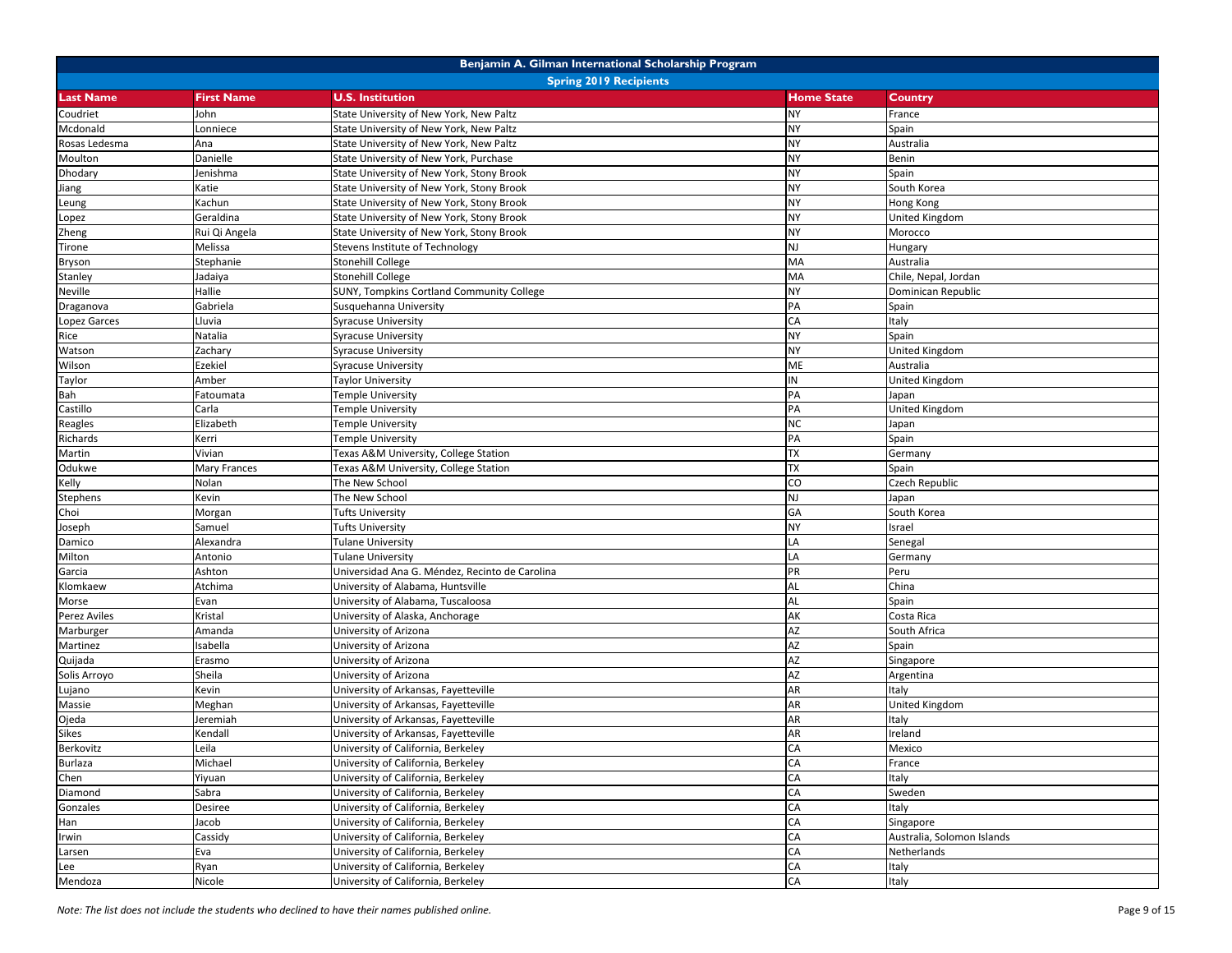|                   |                   | Benjamin A. Gilman International Scholarship Program |                   |                               |
|-------------------|-------------------|------------------------------------------------------|-------------------|-------------------------------|
|                   |                   | <b>Spring 2019 Recipients</b>                        |                   |                               |
| <b>Last Name</b>  | <b>First Name</b> | <b>U.S. Institution</b>                              | <b>Home State</b> | Country                       |
| Oscar             | Rose              | University of California, Berkeley                   | CA                | Ghana                         |
| Paredes-Arzola    | Karina            | University of California, Berkeley                   | CA                | Chile                         |
| Pundamiera        | Brandon           | University of California, Berkeley                   | CA                | New Zealand                   |
| Ramirez           | Destiny           | University of California, Berkeley                   | CA                | Ghana                         |
| Rodriguez         | Estefany          | University of California, Berkeley                   | CA                | <b>Brazil</b>                 |
| Tseng             | Sean-Yuei         | University of California, Berkeley                   | CA                | Ireland                       |
| Webb              | Audrey            | University of California, Berkeley                   | CA                | Australia                     |
| Ziko              | Michelle          | University of California, Berkeley                   | CA                | Argentina                     |
| Graham            | Riley             | University of California, Davis                      | CA                | Spain                         |
| Fejleh            | Sammy             | University of California, Irvine                     | CA                | France, United Kingdom        |
| Luong             | Shayla            | University of California, Irvine                     | CA                | Japan                         |
| Meza Villegas     | Karen             | University of California, Irvine                     | CA                | Japan                         |
| Tawfik            | Mai               | University of California, Irvine                     | CA                | Netherlands                   |
| Kim               | Nahi              | University of California, Los Angeles                | CA                | Netherlands                   |
| Young             | Ashley            | University of California, Los Angeles                | CA                | Ghana                         |
| Burks             | Isaiah            | University of California, Merced                     | CA                | Ghana                         |
| Candler           | Raynesha          | University of California, Merced                     | CA                | South Africa                  |
| Chan              | Connie            | University of California, Riverside                  | CA                | United Kingdom, France        |
| Castro            | Laura             | University of California, San Diego                  | CA                | Morocco                       |
| Liao              | Lauren            | University of California, San Diego                  | CA                | New Zealand                   |
| Cumming           | Cailan            | University of California, Santa Barbara              | CA                | Switzerland                   |
| Delao             | Shelsea           | University of California, Santa Barbara              | CA                | Italy                         |
| Henry             | Julie             | University of California, Santa Barbara              | CA                | <b>United Kingdom</b>         |
| Katz              | Stephanie         | University of California, Santa Barbara              | CA                | Spain                         |
| Liu               | Jacqueline        | University of California, Santa Barbara              | CA                | Switzerland                   |
| Lopez             | Yesica            | University of California, Santa Barbara              | CA                | Mexico                        |
| Pizzuti           | Arianna           | University of California, Santa Barbara              | CA                | Singapore                     |
| Roman Montiel     | Amairani          | University of California, Santa Barbara              | CA                | Jordan                        |
| Tello             | Adilenne          | University of California, Santa Barbara              | CA                | Japan                         |
| <b>Telon Cruz</b> | Lester            | University of California, Santa Cruz                 | CA                | <b>Brazil</b>                 |
| Nino              | Valentina         | University of Central Florida                        | <b>FL</b>         | <b>United Kingdom</b>         |
| Salas             | Melissa           | University of Central Florida                        | FL.               | Netherlands                   |
| Sobel             | Danielle          | University of Central Florida                        | MD                | Israel                        |
| <b>Balderas</b>   | Emilio            | University of Chicago                                | IL.               | Mexico                        |
| Charlotte         | Niyonkuru         | University of Cincinnati                             | OH                | Germany                       |
| Mata-Martinez     | Kimberly          | University of Colorado at Denver                     | CO                | South Korea                   |
| Davis             | Mercedez          | University of Colorado, Boulder                      | CO                | Spain                         |
| Foster            | Catherine         | University of Colorado, Boulder                      | CO                | Ireland                       |
| Montoya           | Shauna            | University of Colorado, Boulder                      | CO                | France, Italy, United Kingdom |
| Pena              | Cindy             | University of Colorado, Boulder                      | CO                | Spain                         |
| Brevoort          | Alexandra         | University of Delaware                               | <b>DE</b>         | Hong Kong, Australia          |
| Stillis-Stanford  | Jymere            | University of Delaware                               | DE                | <b>United Kingdom</b>         |
| Agudelo Paez      | Laura             | University of Florida                                | <b>FL</b>         | Germany                       |
| Alegria           | Domingo           | University of Florida                                | <b>FL</b>         | Singapore                     |
| Carrasquilla      | Alejandra         | University of Florida                                | <b>FL</b>         | France                        |
| Kheraj            | Rahul             | University of Florida                                | FL.               | Spain                         |
| Munoz             | Lina              | University of Florida                                | FL.               | Spain                         |
| Cisse             | Anna              | University of Georgia                                | GA                | Australia                     |
| Romero            | Ashley            | University of Hawaii, Hilo                           | HI                | New Zealand                   |
| Chu               | Andy              | University of Hawaii, Manoa                          | HI                | China                         |
| Qu                | Leon              | University of Hawaii, Manoa                          | HI                | China                         |
| Gonzalez          | Sydney            | University of Houston                                | <b>TX</b>         | New Zealand                   |
| Joseph            | Abigail           | University of Houston                                | <b>TX</b>         | Spain                         |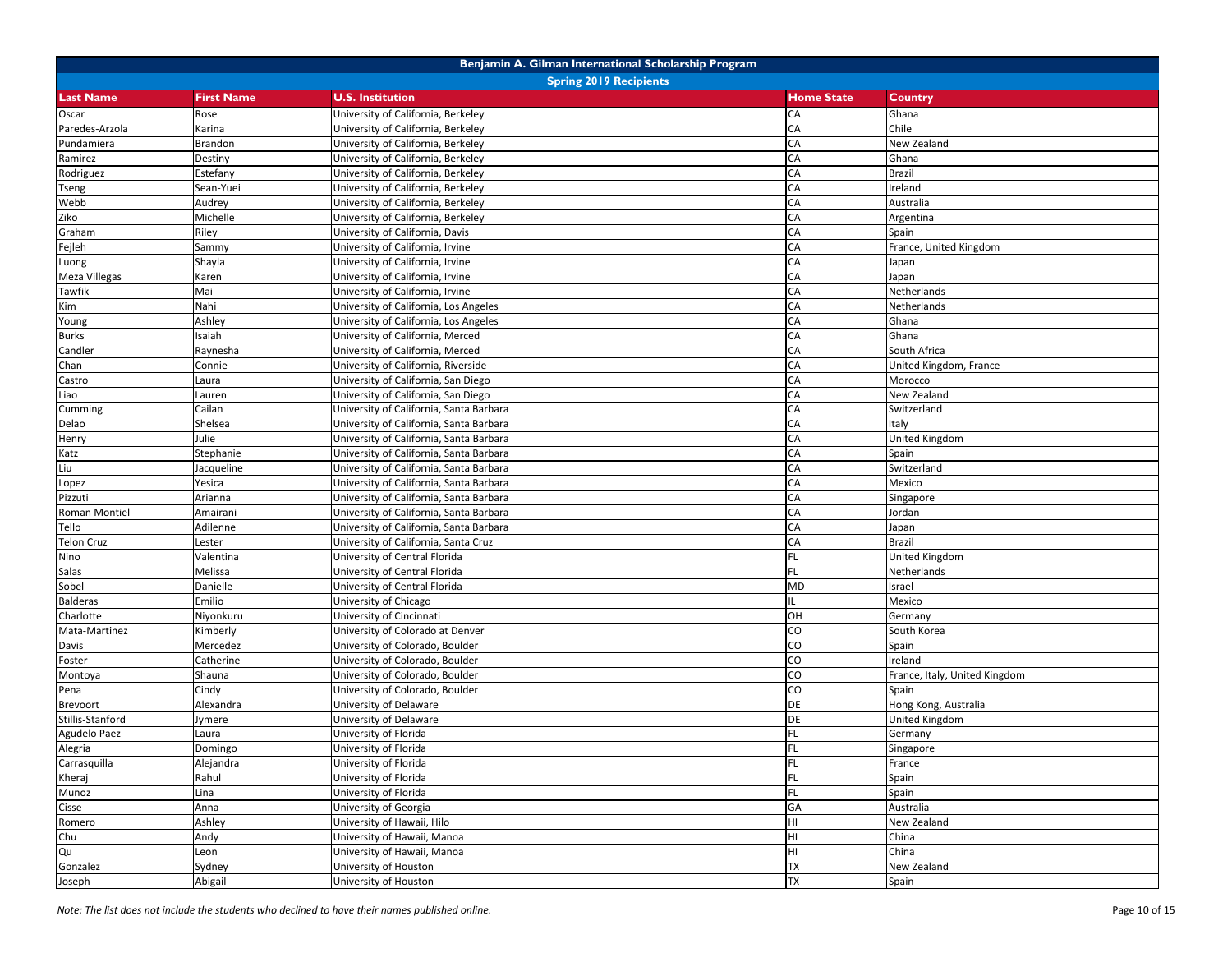|                               |                   | Benjamin A. Gilman International Scholarship Program |                   |                                  |  |
|-------------------------------|-------------------|------------------------------------------------------|-------------------|----------------------------------|--|
| <b>Spring 2019 Recipients</b> |                   |                                                      |                   |                                  |  |
| <b>Last Name</b>              | <b>First Name</b> | <b>U.S. Institution</b>                              | <b>Home State</b> | <b>Country</b>                   |  |
| Kwan                          | Bensen            | University of Houston                                | <b>TX</b>         | Germany                          |  |
| Ngo                           | Camille           | University of Houston                                | TX                | Spain                            |  |
| Teshale                       | Hanna             | University of Houston                                | <b>TX</b>         | Mexico                           |  |
| Euhus                         | Abigail           | University of Idaho                                  | ID                | New Zealand                      |  |
| Rodriguez                     | Denessy           | University of Idaho                                  | ID                | Thailand                         |  |
| Chavez                        | Gabriel           | University of Illinois, Chicago                      | IL.               | Netherlands                      |  |
| Patel                         | Nevan             | University of Illinois, Chicago                      | IL                | France, Germany, Italy           |  |
| Pinedo                        | Liliana           | University of Illinois, Chicago                      | IL                | Spain                            |  |
| Cygan                         | Paulina           | University of Illinois, Urbana-Champaign             | IL.               | Spain                            |  |
| Goeke                         | Jenna             | University of Illinois, Urbana-Champaign             | IL.               | Australia                        |  |
| Gutierrez                     | Carmen            | University of Illinois, Urbana-Champaign             | IL.               | Italy                            |  |
| Korol                         | Anna              | University of Illinois, Urbana-Champaign             | IL                | Denmark, Netherlands             |  |
| Meyer                         | Paisley Ann       | University of Illinois, Urbana-Champaign             | IL                | Austria                          |  |
| Quinn                         | Mimi              | University of Illinois, Urbana-Champaign             | IL.               | Costa Rica                       |  |
| Sims                          | Amber             | University of Illinois, Urbana-Champaign             | IL                | United Kingdom                   |  |
| Situ                          | Holly             | University of Illinois, Urbana-Champaign             | IL.               | Hong Kong                        |  |
| Sulaiman                      | Lateefat          | University of Illinois, Urbana-Champaign             | IL.               | <b>United Kingdom</b>            |  |
| Khodor                        | Omar              | University of Iowa                                   | IA                | Australia                        |  |
| Ross                          | Sophia            | University of Iowa                                   | IA                | Ireland                          |  |
| Werner                        | Laura             | University of Kansas, Lawrence                       | KS                | Ireland                          |  |
| Musleh                        | Seham             | University of La Verne                               | CA                | Belgium                          |  |
| Jackson                       | Regina            | University of Mary Washington                        | VA                | Spain                            |  |
| Smitson                       | Mckayla           | University of Maryland, Baltimore County             | MD                | South Korea                      |  |
| Wood                          | Bryan             | University of Maryland, Baltimore County             | MD                | South Korea                      |  |
| Aklilu                        | Simret            | University of Maryland, College Park                 | MD                | Ecuador                          |  |
| <b>Bates</b>                  | Chloe             | University of Maryland, College Park                 | MD                | Spain                            |  |
| Bauserman                     | Kasey             | University of Maryland, College Park                 | MD                | Taiwan                           |  |
| Chen                          | Andrew            | University of Maryland, College Park                 | MD                | South Korea                      |  |
| Chen                          | Ting              | University of Maryland, College Park                 | MD                | Ireland                          |  |
| Griffith                      | Genne             | University of Maryland, College Park                 | MD                | Ecuador                          |  |
| Gulisashvili                  | Konstantin        | University of Maryland, College Park                 | MD                | Spain                            |  |
| Gunshol                       | Gabrielle         | University of Maryland, College Park                 | MD                | France                           |  |
| Harrington                    | Samitra           | University of Maryland, College Park                 | DC                | Ecuador                          |  |
| Latchman                      | Andrew            | University of Maryland, College Park                 | MD                | Australia                        |  |
| Madzimoyo                     | Jahi              | University of Maryland, College Park                 | MD                | France                           |  |
| Menendez                      | Mario             | University of Maryland, College Park                 | MD                | Spain                            |  |
| Na                            | Suzie             | University of Maryland, College Park                 | MA                | South Korea                      |  |
| Nooraddini                    | Marzieh           | University of Maryland, College Park                 | MD                | Japan                            |  |
| Rodriguez                     | Alexi             | University of Maryland, College Park                 | MD                | Spain                            |  |
| Turcios                       | Miguel            | University of Maryland, College Park                 | MD                | Argentina                        |  |
| Wach                          | Gabriel           | University of Maryland, College Park                 | MD                | Germany                          |  |
| <b>Bresilla</b>               | Ciya              | University of Massachusetts, Amherst                 | MA                | South Korea                      |  |
| <b>Brody</b>                  | Rachel            | University of Massachusetts, Amherst                 | MA                | Israel                           |  |
| Clark                         | Christopher       | University of Massachusetts, Amherst                 | <b>MA</b>         | Germany                          |  |
| Deighan                       | Mary              | University of Massachusetts, Amherst                 | MA                | Spain                            |  |
| Nguyen                        | My                | University of Massachusetts, Amherst                 | MA                | Hong Kong                        |  |
| Reilly                        | Kimberly          | University of Massachusetts, Amherst                 | MA                | South Africa                     |  |
| Rehn                          | Bruce             | University of Massachusetts, Boston                  | <b>NM</b>         | China                            |  |
| Romero                        | Demetrio          | University of Massachusetts, Boston                  | MA                | Germany                          |  |
| Cole                          | Regina            | University of Memphis                                | <b>TN</b>         | Spain                            |  |
| Faulkner                      | Hunter            | University of Memphis                                | <b>MS</b>         | Japan                            |  |
| Hyler                         | Shanice           | University of Miami                                  | FL.               | France                           |  |
| Kettle                        | Zenani            | University of Michigan-Ann Arbor                     | MI                | South Africa, Argentina, Vietnam |  |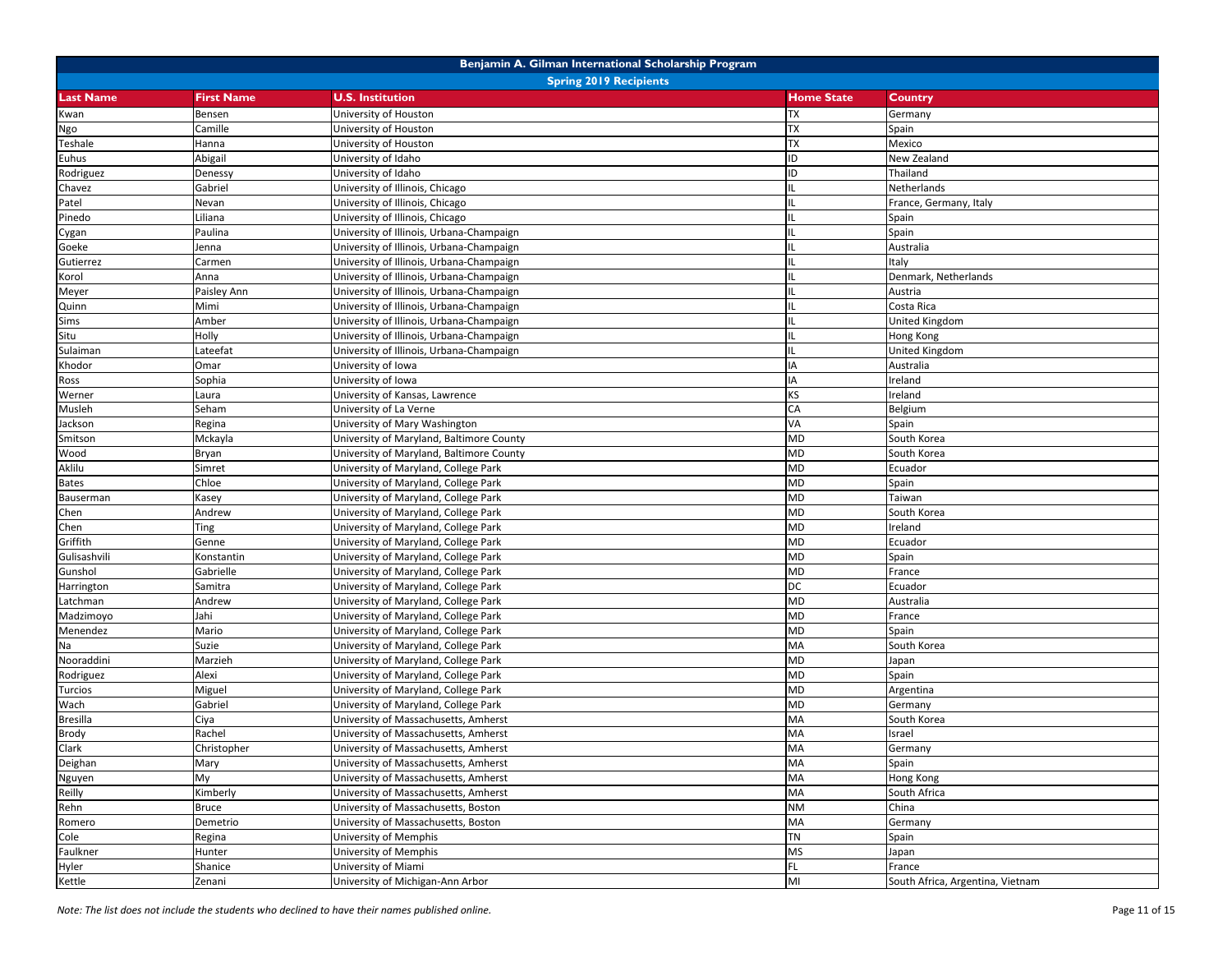|                    |                               | Benjamin A. Gilman International Scholarship Program |                   |                              |  |  |
|--------------------|-------------------------------|------------------------------------------------------|-------------------|------------------------------|--|--|
|                    | <b>Spring 2019 Recipients</b> |                                                      |                   |                              |  |  |
| <b>Last Name</b>   | <b>First Name</b>             | <b>U.S. Institution</b>                              | <b>Home State</b> | <b>Country</b>               |  |  |
| Abdi               | Samia                         | University of Minnesota, Twin Cities                 | MN                | Japan                        |  |  |
| Avalos Heredia     | Stephanie                     | University of Minnesota, Twin Cities                 | MN                | Singapore                    |  |  |
| Daniel             | Abby                          | University of Minnesota, Twin Cities                 | MN                | Costa Rica                   |  |  |
| Keyser             | Christina                     | University of Minnesota, Twin Cities                 | WI                | Kenya                        |  |  |
| Kienholz           | Kelsey                        | University of Minnesota, Twin Cities                 | MN                | Costa Rica                   |  |  |
| Krueger            | Kyle                          | University of Minnesota, Twin Cities                 | MN                | Germany                      |  |  |
| Lam                | Vy                            | University of Minnesota, Twin Cities                 | MN                | Italy                        |  |  |
| Piechowski         | Daniel                        | University of Minnesota, Twin Cities                 | MN                | Japan                        |  |  |
| Said               | Libin                         | University of Minnesota, Twin Cities                 | MN                | Japan                        |  |  |
| Webo               | Lulua                         | University of Minnesota, Twin Cities                 | <b>MN</b>         | Spain                        |  |  |
| Xiong              | Tou                           | University of Minnesota, Twin Cities                 | MN                | Thailand                     |  |  |
| Yang               | Luagntxhi                     | University of Minnesota, Twin Cities                 | MN                | South Korea                  |  |  |
| Ascencio           | Emilie                        | University of Missouri-Columbia                      | <b>MO</b>         | Spain                        |  |  |
| Smith              | Katrena                       | University of Missouri-Kansas City                   | MO                | Slovenia                     |  |  |
| Martinez           | Luis                          | University of Nebraska, Lincoln                      | <b>NE</b>         | Spain                        |  |  |
| Mcfayden           | Connor                        | University of Nebraska, Lincoln                      | <b>NE</b>         | India                        |  |  |
| Moore              | Nathaniel                     | University of Nebraska, Omaha                        | <b>NE</b>         | Japan                        |  |  |
| Peak               | Kyliesha                      | University of Nebraska, Omaha                        | <b>NE</b>         | Germany                      |  |  |
| Alvarado           | Wendy                         | University of Nevada, Las Vegas                      | <b>NV</b>         | <b>Brazil</b>                |  |  |
|                    | Lisa                          | University of Nevada, Las Vegas                      | <b>NV</b>         | Spain                        |  |  |
| Raymond            | Ilyana                        | University of Nevada, Las Vegas                      | <b>NV</b>         | Japan                        |  |  |
| Rizova             | Selena                        | University of Nevada, Las Vegas                      | <b>NV</b>         | <b>United Kingdom</b>        |  |  |
| Torres             | Sindi                         | University of Nevada, Las Vegas                      | <b>NV</b>         | Costa Rica                   |  |  |
| Cohen              | Gabriel                       | University of Nevada, Reno                           | <b>NV</b>         | <b>Brazil</b>                |  |  |
| Garibaldo          | William                       | University of Nevada, Reno                           | <b>NV</b>         | Thailand                     |  |  |
| Pacheco            | Carolina                      | University of Nevada, Reno                           | CA                | <b>Brazil</b>                |  |  |
| Biron              | Mallorie                      | University of New Hampshire                          | <b>NH</b>         | United Kingdom               |  |  |
| Cini               | Hunter                        | University of New Hampshire                          | <b>NH</b>         | Spain                        |  |  |
| Fournier           | Ryan                          | University of New Hampshire                          | <b>NH</b>         | Australia                    |  |  |
| Dorsette           | Tiara                         | University of North Carolina, Chapel Hill            | <b>NC</b>         | Thailand                     |  |  |
| Everette           | Niadiquay                     | University of North Carolina, Chapel Hill            | <b>NC</b>         | South Africa                 |  |  |
| Gilmore            | Brianna                       | University of North Carolina, Chapel Hill            | <b>NC</b>         | Costa Rica                   |  |  |
| Spaugh             | Tracey                        | University of North Carolina, Chapel Hill            | <b>NC</b>         | Jordan, United Arab Emirates |  |  |
| Arango             | Maria                         | University of North Carolina, Charlotte              | <b>NC</b>         | Denmark                      |  |  |
| Castillo           | Ariel                         | University of North Carolina, Charlotte              | <b>NC</b>         | Spain                        |  |  |
| Enuol              | H Driet                       | University of North Carolina, Charlotte              | <b>NC</b>         | Germany                      |  |  |
| Ceballos           | Amber                         | University of North Carolina, Greensboro             | <b>NC</b>         | Estonia                      |  |  |
| Clark              | Isabella                      | University of North Carolina, Greensboro             | <b>NC</b>         | Spain                        |  |  |
| Coe                | Kayla                         | University of North Carolina, Greensboro             | <b>NC</b>         | Japan                        |  |  |
| Loredo             | Cynthia                       | University of North Carolina, Greensboro             | <b>NC</b>         | Spain                        |  |  |
| Mercer             | Tevasia                       | University of North Carolina, Greensboro             | <b>NC</b>         | South Africa                 |  |  |
| Sichelstiel        | Makenzie                      | University of North Carolina, Greensboro             | MD                | Malta                        |  |  |
| Watson             | Lisa                          | University of North Carolina, Pembroke               | <b>NC</b>         | <b>United Kingdom</b>        |  |  |
| Castro             | Jesse                         | University of North Texas                            | <b>TX</b>         | Japan                        |  |  |
| Pittman            | Casey                         | University of North Texas                            | TX                | New Zealand                  |  |  |
| Radmacher          | William                       | University of Northern Colorado                      | $\overline{c}$    | Australia                    |  |  |
| Yang               | Teng                          | University of Northwestern                           | MN                | South Korea                  |  |  |
| Cattanach          | Seth                          | University of Notre Dame                             | MN                | <b>United Kingdom</b>        |  |  |
| Rabenberg-Robinson | Avian                         | University of Notre Dame                             | WI                | Germany                      |  |  |
| Sanchez Garcia     | Hibram                        | University of Notre Dame                             | AZ                | Italy                        |  |  |
| Tomlinson          | Deandre                       | University of Notre Dame                             | NJ                | Mexico                       |  |  |
| Zenabu             | Meklit                        | University of Notre Dame                             | OH                | Israel                       |  |  |
| Chesnut            | Jesse                         | University of Oklahoma                               | OK                | Latvia                       |  |  |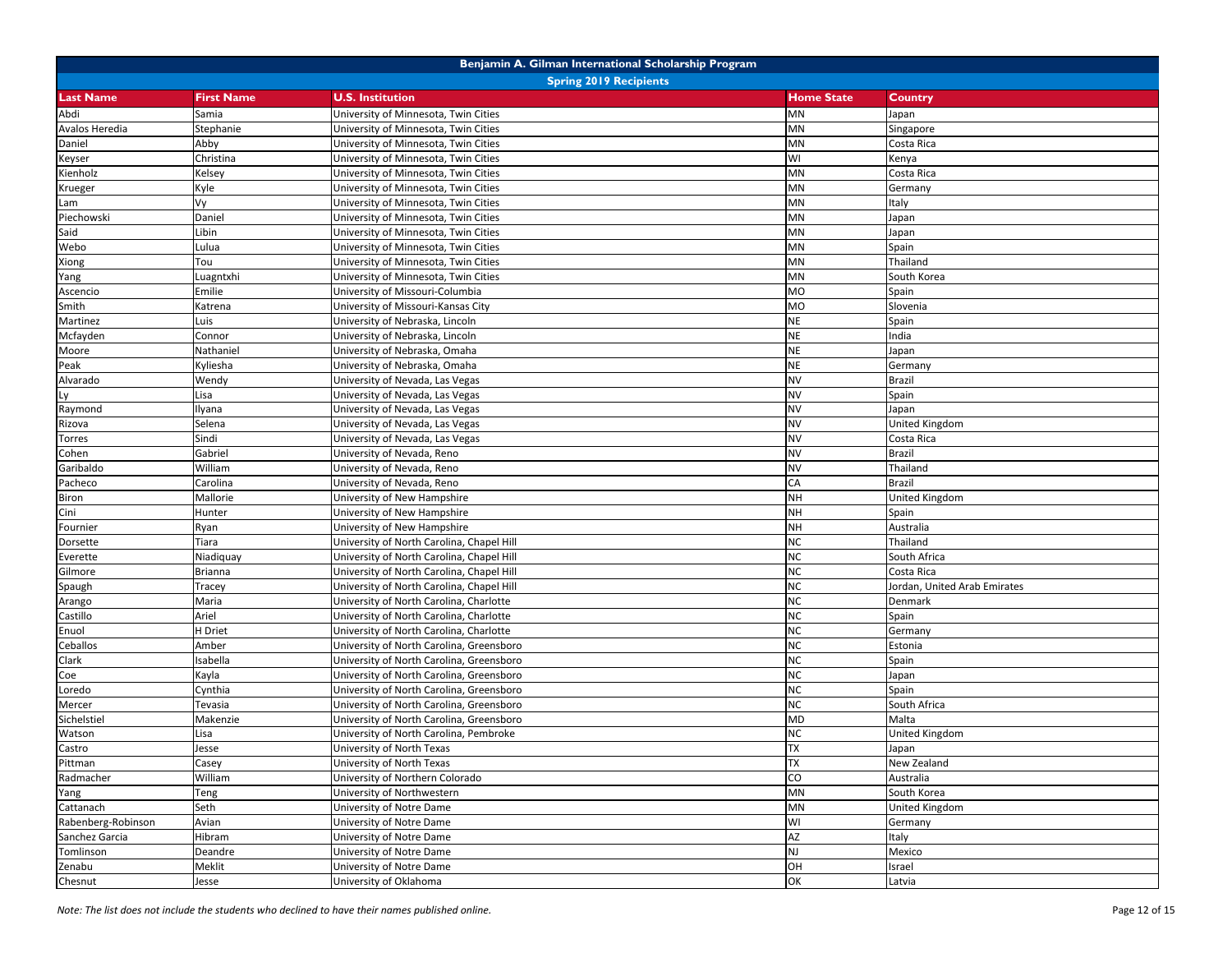| Benjamin A. Gilman International Scholarship Program |                   |                                        |                   |                               |  |  |  |
|------------------------------------------------------|-------------------|----------------------------------------|-------------------|-------------------------------|--|--|--|
| <b>Spring 2019 Recipients</b>                        |                   |                                        |                   |                               |  |  |  |
| <b>Last Name</b>                                     | <b>First Name</b> | <b>U.S. Institution</b>                | <b>Home State</b> | Country                       |  |  |  |
| Whitaker                                             | Chennyri          | University of Oklahoma                 | OK                | Mexico                        |  |  |  |
| Gonzalez                                             | Gabriel           | University of Pennsylvania             | <b>TX</b>         | Australia                     |  |  |  |
| Posadas                                              | Nicole            | University of Pennsylvania             | FL                | Singapore                     |  |  |  |
| Faiad                                                | Olivia            | University of Pittsburgh, Johnstown    | PA                | New Zealand                   |  |  |  |
| Vargas Puga                                          | David             | University of Portland                 | OR                | Spain                         |  |  |  |
| Gandulla Roman                                       | Victor            | University of Puerto Rico, Mayaguez    | PR                | Spain                         |  |  |  |
| Agosto                                               | Nidyaned          | University of Puerto Rico, Rio Piedras | PR                | France                        |  |  |  |
| Lemos                                                | Rafael            | University of Puerto Rico, Rio Piedras | PR                | Spain                         |  |  |  |
| Nieves                                               | Jonathan          | University of Puerto Rico, Rio Piedras | PR                | Argentina                     |  |  |  |
| Santos                                               | Jean              | University of Puerto Rico, Rio Piedras | PR                | Spain                         |  |  |  |
| Semidey                                              | Lianne            | University of Puerto Rico, Rio Piedras | PR                | Portugal                      |  |  |  |
| Toledo                                               | Ashley            | University of Puerto Rico, Rio Piedras | PR                | Spain                         |  |  |  |
| Vargas                                               | Adriana           | University of Puerto Rico, Rio Piedras | PR                | Spain                         |  |  |  |
| Bornstein                                            | Mikhala           | University of Rhode Island             | NH                | Australia                     |  |  |  |
| Miller                                               | Tai-Lei           | University of Rhode Island             | <b>RI</b>         | Costa Rica                    |  |  |  |
| Bahari                                               | Azin              | University of Richmond                 | MD                | Japan                         |  |  |  |
| Cressler                                             | Dominique         | University of Richmond                 | PA                | Jordan                        |  |  |  |
| Andree                                               | Lara              | University of Rochester                | NY                | Italy                         |  |  |  |
| Apter                                                | Talia             | University of Rochester                | IL.               | Spain                         |  |  |  |
| Blackham                                             | Victoria          | University of Rochester                | PA                | South Africa                  |  |  |  |
| Reynoso                                              | David             | University of Rochester                | TX                | Spain                         |  |  |  |
| Abara                                                | Marissa           | University of Saint Thomas, St. Paul   | MN                | Nepal                         |  |  |  |
| Brown                                                | Jena              | University of South Carolina, Columbia | КY                | Ecuador                       |  |  |  |
| Eye                                                  | Tyler             | University of South Carolina, Columbia | SC                | Ecuador                       |  |  |  |
| Jones                                                | <b>Bertice</b>    | University of South Carolina, Columbia | SC                | United Kingdom                |  |  |  |
| Rose                                                 | Emily             | University of South Carolina, Upstate  | SC                | United Kingdom                |  |  |  |
| <b>Bristol</b>                                       | Allison           | University of South Dakota             | MN                | France                        |  |  |  |
| Livingston                                           | Paige             | University of South Florida            | FL.               | Japan                         |  |  |  |
| Margolese                                            | Melanie           | University of South Florida            | FL.               | Italy                         |  |  |  |
| Ogletree                                             | Raquel            | University of South Florida            | FL.               | South Korea                   |  |  |  |
| Bamgbala                                             | Helen             | University of Southern California      | <b>TX</b>         | Hong Kong                     |  |  |  |
| Bedoya                                               | Catherine         | University of Southern California      | AZ                | Chile                         |  |  |  |
| Douglas                                              | Amanda            | University of Southern California      | NJ                | Germany                       |  |  |  |
| Kaopua                                               | Tiare             | University of Southern California      | HI                | South Korea                   |  |  |  |
| Nguyen                                               | Paula             | University of Southern California      | CA                | South Korea, Hong Kong, Japan |  |  |  |
| <b>Stephens</b>                                      | Ashley            | University of Southern California      | CA                | Italy                         |  |  |  |
| Thai                                                 | Betty             | University of Southern California      | CA                | China                         |  |  |  |
| Walerys                                              | Naomi             | University of Southern California      | FL.               | New Zealand                   |  |  |  |
| Loya                                                 | Abigail           | University of Southern Indiana         | ${\sf IN}$        | France                        |  |  |  |
| Beauti                                               | Sumar             | University of Southern Mississippi     | <b>MS</b>         | United Kingdom                |  |  |  |
| Beard                                                | Lashay            | University of Tennessee, Knoxville     | <b>TN</b>         | <b>United Kingdom</b>         |  |  |  |
| Lim                                                  | Alisa             | University of Tennessee, Knoxville     | TN                | Japan                         |  |  |  |
| Mikaiel                                              | Maikel            | University of Tennessee, Knoxville     | <b>TN</b>         | <b>United Kingdom</b>         |  |  |  |
| Aguilar                                              | Karla             | University of Texas at Austin          | <b>TX</b>         | Spain                         |  |  |  |
| Corona                                               | Kimberly          | University of Texas at Austin          | TX                | Spain                         |  |  |  |
| Garcia                                               | Jorge             | University of Texas at Austin          | <b>TX</b>         | Sweden                        |  |  |  |
| Huang                                                | Lisa              | University of Texas at Austin          | <b>TX</b>         | Japan                         |  |  |  |
| Pownall                                              | Nicole            | University of Texas at Austin          | TX                | Mexico                        |  |  |  |
| Salazar                                              | Esmeralda         | University of Texas at Austin          | TX                | <b>United Kingdom</b>         |  |  |  |
| <b>Torres Gomez</b>                                  | Keila             | University of Texas at Austin          | TX                | Chile                         |  |  |  |
| Valdez                                               | Carlos            | University of Texas at Austin          | TX                | Sweden                        |  |  |  |
| Davila                                               | Luis              | University of Texas at El Paso         | TX                | France                        |  |  |  |
| Le                                                   | Gia               | University of Texas at San Antonio     | <b>TX</b>         | Italy                         |  |  |  |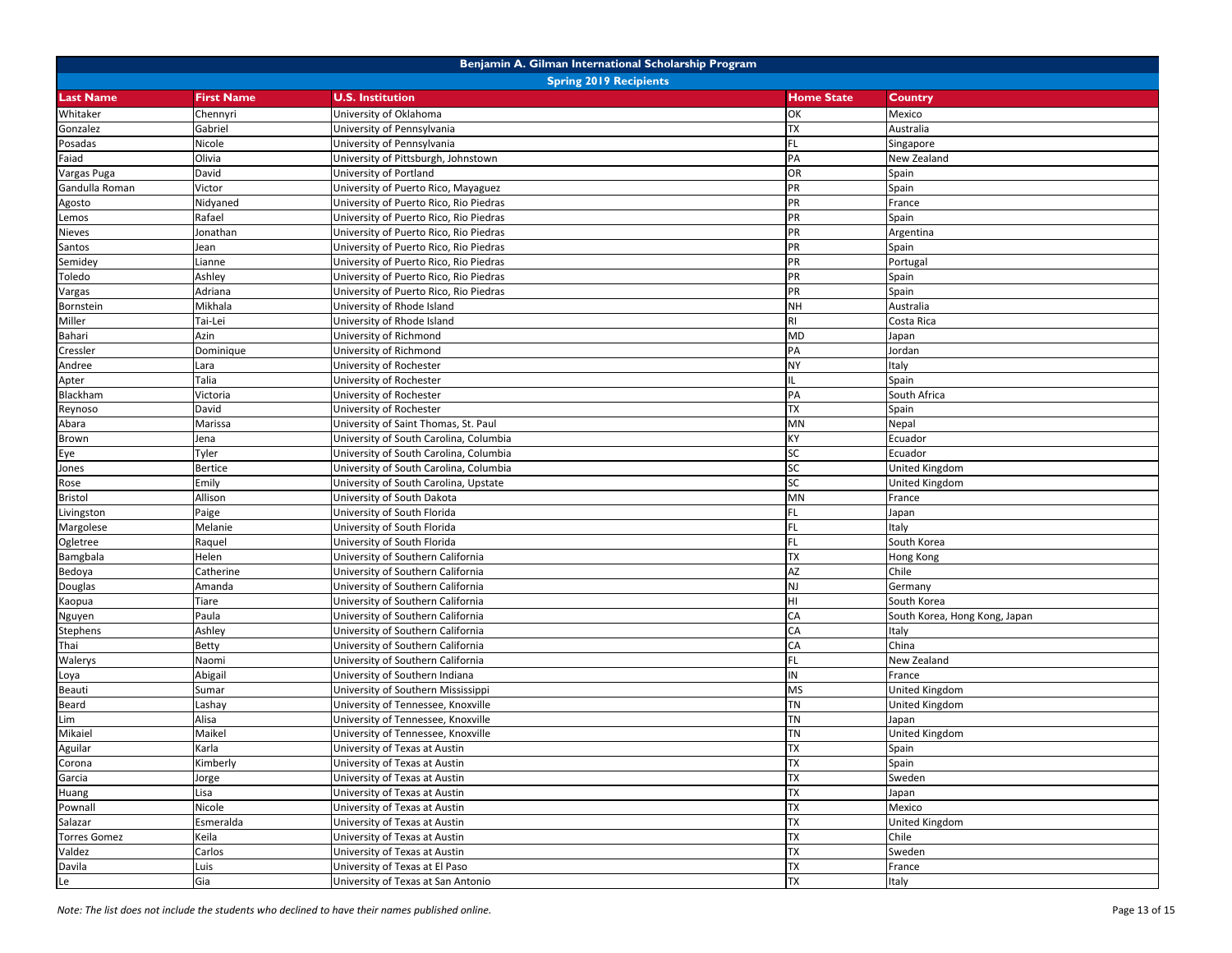| Benjamin A. Gilman International Scholarship Program |                   |                                                     |                   |                               |  |  |  |
|------------------------------------------------------|-------------------|-----------------------------------------------------|-------------------|-------------------------------|--|--|--|
| <b>Spring 2019 Recipients</b>                        |                   |                                                     |                   |                               |  |  |  |
| <b>Last Name</b>                                     | <b>First Name</b> | <b>U.S. Institution</b>                             | <b>Home State</b> | Country                       |  |  |  |
| Meeker                                               | Montana           | University of Texas at San Antonio                  | TX                | China                         |  |  |  |
| Santin                                               | Carmen            | University of Texas at San Antonio                  | TX                | Italy                         |  |  |  |
| Derrick                                              | Ebony             | University of Texas, Arlington                      | TX                | South Korea                   |  |  |  |
| Laster                                               | Verkayla          | University of Texas, Arlington                      | TX                | France                        |  |  |  |
| Anderson                                             | Mary              | University of Vermont                               | VT                | Chile                         |  |  |  |
| Dune                                                 | Catherine         | University of Vermont                               | VT                | Spain                         |  |  |  |
| Gladstone                                            | Rachel            | University of Vermont                               | VT                | India                         |  |  |  |
| Stack                                                | Gretta            | University of Vermont                               | VT                | Botswana                      |  |  |  |
| Youngless                                            | Abigail           | University of Vermont                               | FL.               | Nepal                         |  |  |  |
| Filippov                                             | Nikita            | University of Washington                            | <b>WA</b>         | Switzerland                   |  |  |  |
| Kemal                                                | Dagmawit          | University of Washington                            | WA                | <b>United Kingdom</b>         |  |  |  |
| Khanatayev                                           | Bazham            | University of Washington                            | <b>WA</b>         | Czech Republic                |  |  |  |
| Yuen-Schat                                           | Naomi             | University of Washington                            | HI                | Italy                         |  |  |  |
| Gray                                                 | Bessie            | University of West Florida                          | FL                | Netherlands                   |  |  |  |
| Stanley                                              | Savannah          | University of Wisconsin-La Crosse                   | WI                | Costa Rica                    |  |  |  |
| Cruz-Olivares                                        | Janet             | University of Wisconsin-Madison                     | WI                | Thailand                      |  |  |  |
| Li                                                   | Katty             | University of Wisconsin-Madison                     | IL.               | Singapore                     |  |  |  |
| Ruffi                                                | Alexis            | University of Wisconsin-Madison                     | WI                | Spain                         |  |  |  |
| Gresens                                              | Paige             | University of Wisconsin-Milwaukee                   | WI                | Botswana                      |  |  |  |
| Letter                                               | Jared             | University of Wisconsin-Milwaukee                   | WI                | Thailand                      |  |  |  |
| Weaver                                               | Joshua            | University of Wisconsin-Platteville                 | WI                | Spain                         |  |  |  |
| Davison                                              | Jaclyn            | University of Wyoming                               | <b>WY</b>         | Netherlands                   |  |  |  |
| Garcia                                               | Javaun            | University of Wyoming                               | <b>WY</b>         | Singapore                     |  |  |  |
| Atkinson                                             | Mitchell          | <b>Utah State University</b>                        | UT                | Mexico                        |  |  |  |
| Delgado                                              | Laura Lidia       | <b>Utah State University</b>                        | UT                | Mexico                        |  |  |  |
| Archibald                                            | Kci               | Vassar College                                      | FL                | Denmark                       |  |  |  |
| Joyner                                               | Dylan             | Vassar College                                      | CA                | <b>Brazil</b>                 |  |  |  |
| Lopez-Huerta                                         | Eugene            | Vassar College                                      | <b>NV</b>         | Spain                         |  |  |  |
| Salguero                                             | Ariana            | Vassar College                                      | IL.               | Mexico                        |  |  |  |
| Mckean                                               | Jessica           | Villanova University                                | VT                | Italy                         |  |  |  |
| Frantz                                               | Elias             | Virginia Commonwealth University                    | VA                | Argentina                     |  |  |  |
| Hinnant                                              | Shyheim           | Virginia Commonwealth University                    | VA                | Italy                         |  |  |  |
| Jones lii                                            | awrence           | Virginia Commonwealth University                    | VA                | Chile                         |  |  |  |
| Nassar                                               | Phoebe            | Virginia Commonwealth University                    | VA                | Poland                        |  |  |  |
| Tallas                                               | Nizhoni           | Virginia Polytechnic Institute and State University | AZ                | Switzerland                   |  |  |  |
| Gray                                                 | Nathan            | Wabash College                                      | IN                | Spain                         |  |  |  |
| Henthorn                                             | Samuel            | Wabash College                                      | IN                | Italy                         |  |  |  |
| Torres                                               | Marcus            | Wabash College                                      | IN                | Cuba                          |  |  |  |
| Miranda                                              | Veronica          | Washington State University, Pullman                | WA                | France                        |  |  |  |
| <b>Buniak</b>                                        | Allyce            | Washington University, St. Louis                    | TN                | Hong Kong, Australia, Japan   |  |  |  |
| Clancy                                               | Keaira            | Washington University, St. Louis                    | <b>MO</b>         | Australia                     |  |  |  |
| Kingsbury                                            | Ruth              | Washington University, St. Louis                    | <b>TX</b>         | Spain                         |  |  |  |
| Smith                                                | Kayla             | Washington University, St. Louis                    | GA                | Ireland                       |  |  |  |
| <b>Burns</b>                                         | Christine         | <b>Wellesley College</b>                            | MA                | Spain                         |  |  |  |
| Mcfarland-Jones                                      | Demitrus          | West Virginia University                            | Ş                 | Hong Kong                     |  |  |  |
| Bryant                                               | Maxis             | Western Kentucky University                         | КY                | Denmark                       |  |  |  |
| Lalonde                                              | Greyson           | Western Michigan University                         | MI                | Jordan                        |  |  |  |
| Mckenzie                                             | On'trell          | Western Michigan University                         | MI                | South Africa                  |  |  |  |
| Putnam                                               | Meriah            | Western Michigan University                         | MI                | Netherlands                   |  |  |  |
| Hailemariam                                          | Rahwa             | Western Washington University                       | WA                | Spain, France, United Kingdom |  |  |  |
| Virolainen                                           | Samuel            | Wheaton College, Illinois                           | AZ                | <b>United Arab Emirates</b>   |  |  |  |
| Jones                                                | Mackenzie         | Wheaton College, Massachusetts                      | <b>ME</b>         | Serbia                        |  |  |  |
| Baza                                                 | Miguel            | <b>Whitman College</b>                              | <b>WA</b>         | Spain                         |  |  |  |